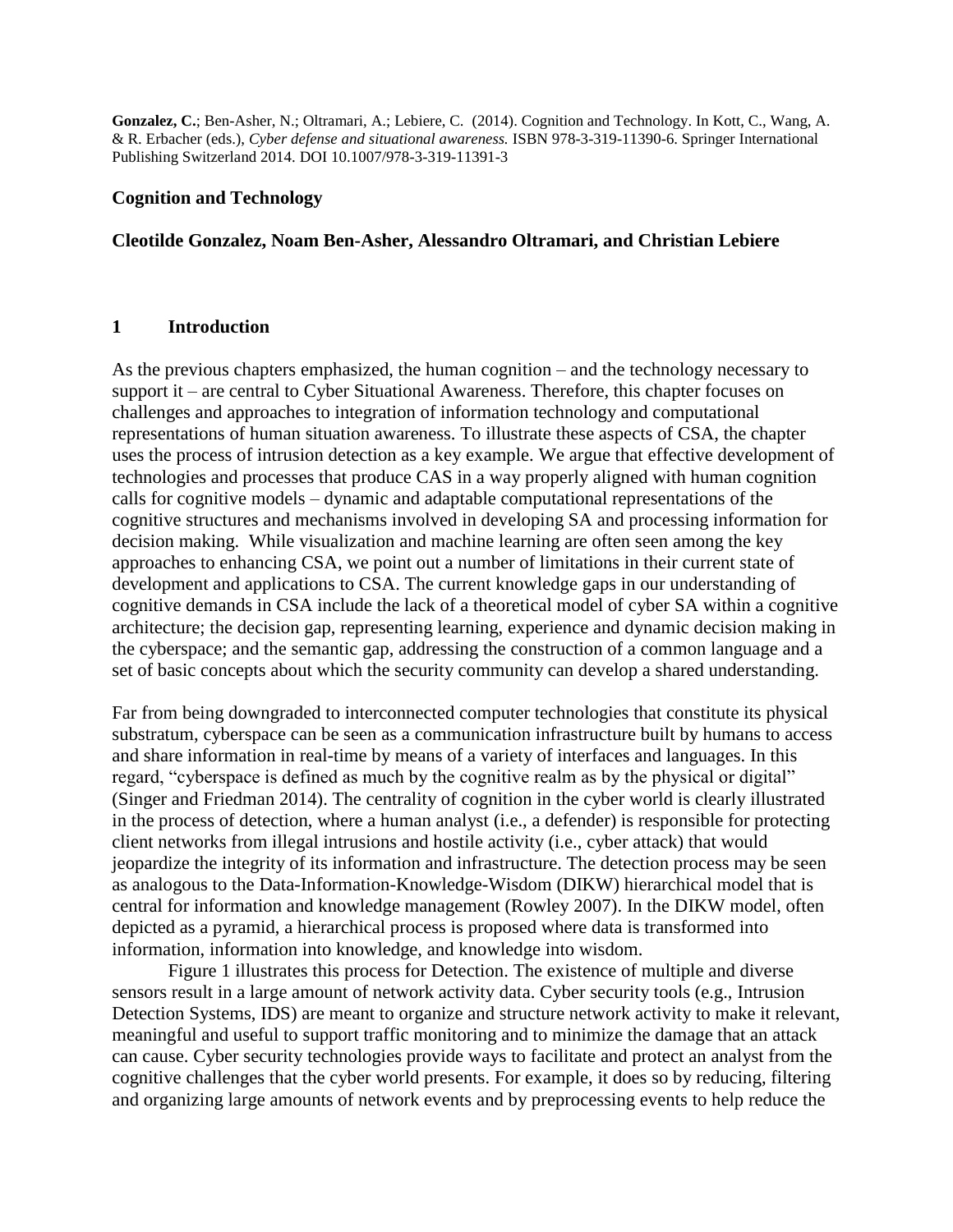information workload of the human analyst. These technologies would help in improving the analyst"s Situation Awareness (SA): an accurate perception of the elements in the network within a volume of time and space, the comprehension of their meaning, and the projection of their future status (Endsley 1988). However, SA is rarely integrated into technology that would combine information with understanding and capability. Although there are multiple critical technologies to support an analyst in intrusion detection, they are often static and do not adapt to the analyst's state of mind and SA. Furthermore, SA is not an end in itself but rather the means by which analysts can make informed decisions in these complex, fast moving situations. SA is a precondition to make accurate intrusion detection decisions.



#### **Fig. 1** The Detection Process

To properly design dynamic, adaptive technologies that support the detection process, one needs a strong, quantitative, validated model of the human cognitive processes. Otherwise, the result is often a system that works at counter-purposes with the human user, such as the infamous Microsoft paperclip that constantly changed the ordering of information in menus in a futile attempt to optimize physical movements at the greater cognitive cost to the user of constantly having to relearn a new interface.

Cognitive models are dynamic and adaptable computational representations of the cognitive structures and mechanisms involved in developing SA and processing information for decision making. Cognitive modeling technologies have been developed in the context of the cognitive sciences, which rely on theories of mind that allow for the construction of generative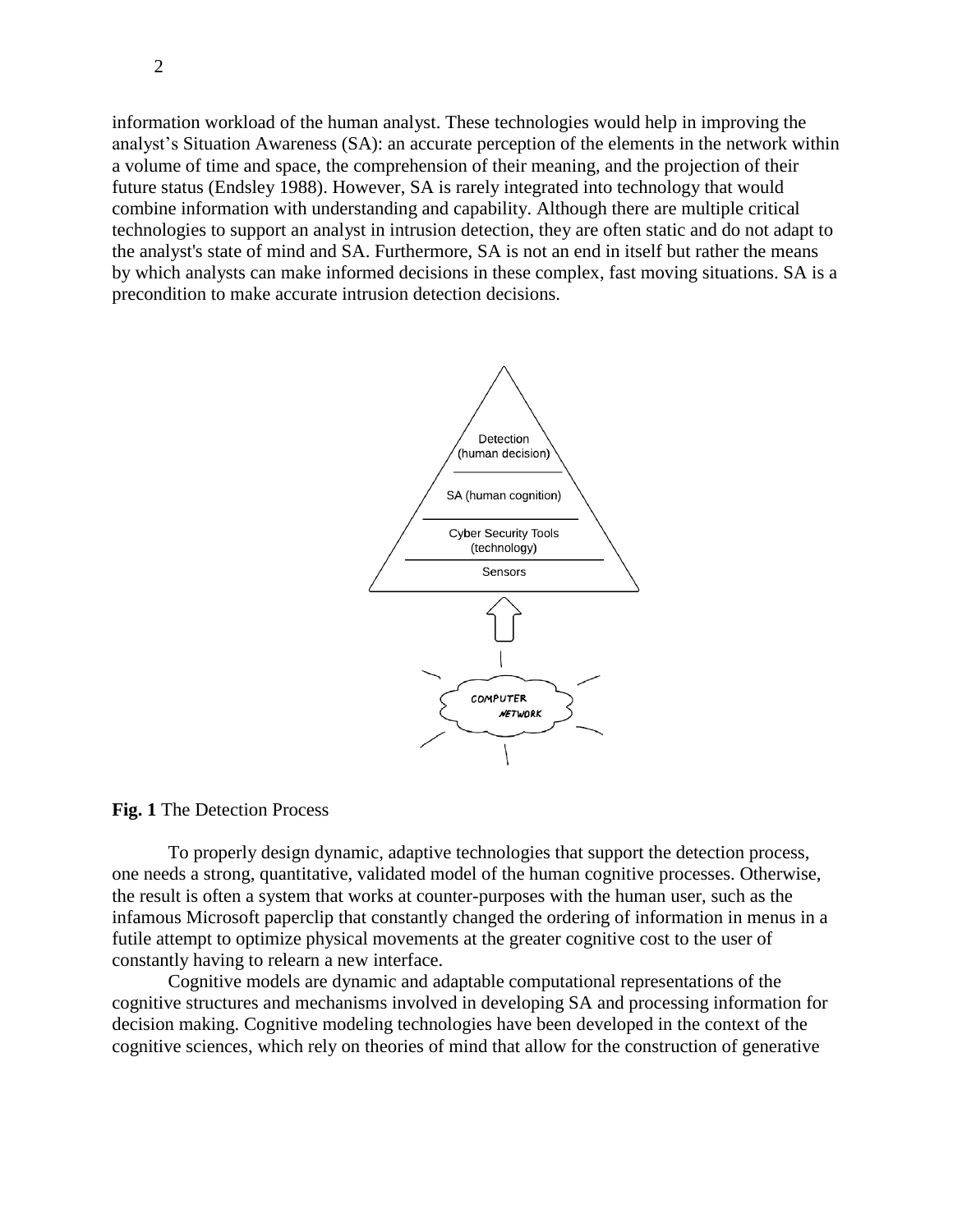models to be eventually tested against behavioral, physiological, and neural data. The advantage of cognitive models<sup>1</sup> resides in their ability to dynamically learn from experience, to adjust to new inputs, environments, and tasks in similar ways as humans do, and to predict performance in situations that haven't been encountered and for which data is not yet available. In this regard, cognitive models differ from purely statistical approaches, such as machine learning, that are often capable of evaluating only stable, long-term sequential dependencies from existing data but fail to account for the dynamics of human cognition, including learning processes and short-term sequential dependencies (Lebiere et al. 2003; West and Lebiere 2001).

Cognitive models are often built within a cognitive architecture. Cognitive architectures are computational representations of unified theories of cognition (Newell 1990). They represent the invariant mechanisms and structures of cognition, as implemented in the human brain. For example, the well-known ACT-R architecture (Anderson and Lebiere 1998; Anderson et al. 2004), discussed later, is organized as a distributed framework of modules, each devoted to processing a particular kind of information that is integrated and coordinated through a centralized production system module, which may represent the SA and decision making processes. A cognitive model of SA and decision making should represent the perception, comprehension, and projection status of the human mind, which are the pre-conditions to choice and decision making (Gonzalez et al. 2006). However, to build a cognitive model of cyber SA, more research on the particular cognitive challenges involved in the cyber world is needed.

Research on *cyber* SA is relatively new (Jajodia et al. 2010), and it will require large amounts of collaborative work to determine how much of what is known of SA in the physical world is applicable to the cyber world. The dynamics in the cyber environment do not follow the laws of physics and are not subject to physical constraints. For example, a cyber attack does not utilize physical weapons (a gun, a knife, a bomb) that we can see, touch, or hear and for which we have good established mental models. Cyber attacks use digital weapons that are mostly indiscernible at the human level and for which we often do not have strong intuitions. A cyber attack is not limited by geography and political boundaries. In contrast to physical wars, attacks can be highly distributed, meaning that the attacker can initiate the attack from multiple places at the same time and the same cyber attack can hit multiple targets at once (Singer and Friedman 2014). Furthermore, cyberspace is highly dynamic and it is also a distributed system, "one in which the failure of a computer you didn"t even know existed can render your own computer unusable" (Lamport 1987). Thus, the traditional SA triad of perception, comprehension, and projection may have very different meanings in the cyber arena.

This chapter aims at outlining current knowledge gaps in our understanding of cognitive demands in the cyber world; and to present challenges that cognitive architectures and computational approaches face in order to represent and support SA and decision making in the cyber security domain. In what follows, we discuss some particular challenges for obtaining SA and achieving optimal decision making in the cyber world. The gaps identified and discussed in the subsequent sections are: the *cognitive* gap, namely defining a theoretical model of cyber SA within a cognitive architecture; the *decision* gap, representing learning, experience and dynamic decision making in the cyberspace; the *semantic* gap, addressing the construction of a common language and a set of basic concepts about which the security community can develop a shared understanding; the *adversarial* gap, developing ways to represent adversarial behavior; and the

 $\overline{a}$ 

<sup>&</sup>lt;sup>1</sup> Note that the distinction between 'model' and 'agent' when dealing with cognitive architectures is a blurred one. In general, an agent can be conceived as a cognitive model that dynamically interacts with the environment.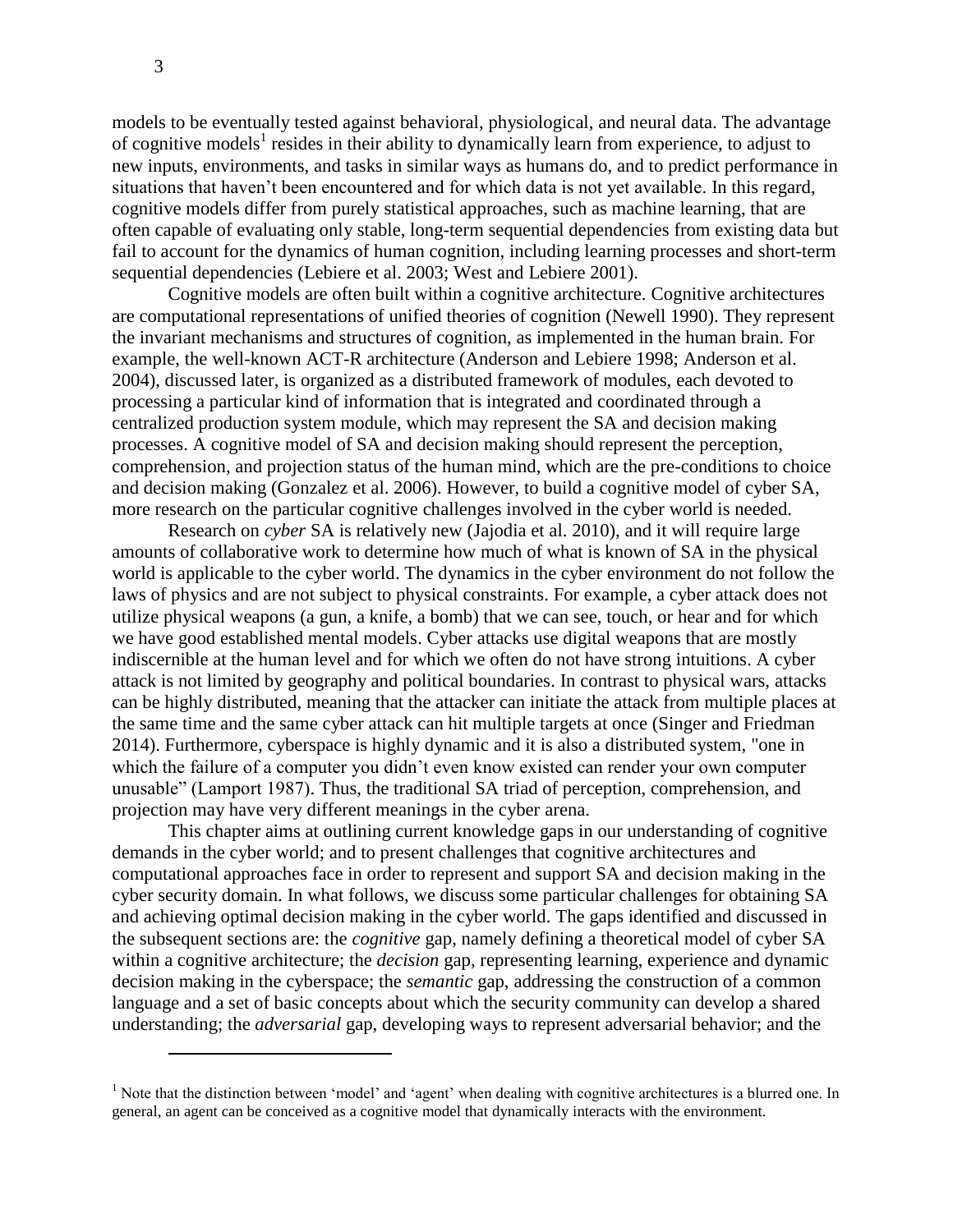*network* gap, scaling up models of human behavior to complex networks and cyber warfare representations. Next, we discuss existing technology developed to support the analyst and recent cognitive models of cyber SA and decision making from which new research may derive.

# **2 Challenges of the Cyber World and Implications for Human Cognition**

In contrast to the physical world, there are many distinct cognitive challenges that a decision maker confronts in the cyber world. First, the amount of data available to the analyst is unusually large and highly diverse. This is due to the relatively inexpensive ways of collecting data (network activity) and to the number and diversity of possible data sources (each network node or piece of equipment can serve as a sensor).

Second, cyber attacks can take many forms, and each form might target different parts or services in the network. As such, an attack might be represented only in one data source or in combinations of several data sources, but not in all the data sources at the same time and in the same manner. Thus, the analyst needs to expend more effort in searching and diagnosing information to achieve the comprehension level of SA.

Third, the cyber world involves rapid and constant change. In normal day-to-day operation, changes like the maintenance of network equipment, the addition of sub-networks, and changes in services or users may be legitimate operations; however, they may also resemble signs of an attack. Furthermore, changes in network behaviors can be abrupt, drastic, and caused by both internal and external factors. For example, a sudden spike in network activity on a retailer network can be caused by an approaching holiday (external), the retailer having a sale (internal), or a cyber attack.

Fourth, the cyber SA of an analyst highly depends on the information coming from sensors (network monitoring equipment, logs, etc.). The analyst needs to constantly determine his level of trust in the sensors and whether to rely on the information coming from them; as it is not possible to directly evaluate the sensors' reliability. For example, an attacker may first compromise sensors to deceive the analyst about the status of the network before and during the attack.

Fifth, cyber attacks are adversarial digital ways of determining who gets power, wealth, and resources. Thus, beyond the SA of one individual, defenders (analysts and end users) in the cyber world need to be aware of cyber attackers. Attackers have one important advantage over defenders: they know their target and decide who, when, and how to attack. Defenders face many difficulties in identifying the origin, attribution, and goal of these attacks. In the cyber world, it becomes very difficult to determine the identity, organizational affiliation, and nationality of those sitting behind a computer with malicious intentions. Furthermore, the defender monitors the network, identifies threats, and repairs each and any vulnerability, while the attacker needs to find a single vulnerability that can be exploited. This simplified view highlights the asymmetric relationship between the defender's SA and the attacker's SA. Cyber SA for a defender, thus, must involve awareness of the attackers' SA and intentions. This is a concept that is not currently well-known in the SA literature. A good amount of research has been devoted to the concept of *Shared SA*, a requirement to perform well in teams and achieve coordination and collaboration among team members (e.g., Gorman et al. 2006; Saner et al. 2009). Shared SA represents the "degree to which team members possess the same SA on shared SA requirements" (Endsley and Jones 2001, p. 48). While the information requirements by one individual that overlap among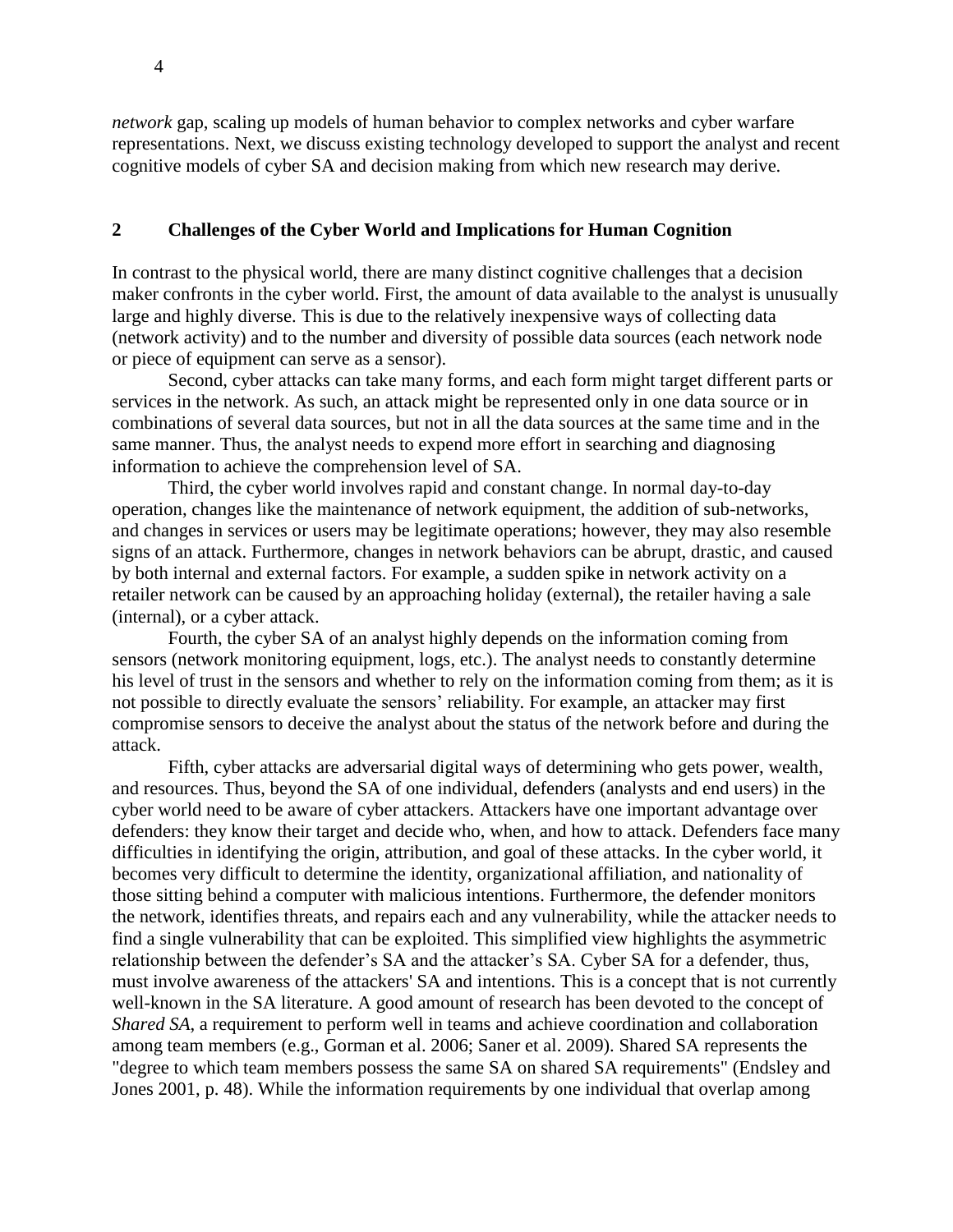members of a group are essential elements for shared SA in friendly situations (Saner et al. 2009), the disparity, conflict, and disagreement of information needed to successfully deceive defenders and attackers is one of the most important weapons of agents involved in a cyber war. Thus, a concept of *Adversarial* SA needs to be developed to enhance the theory and models of theory of mind in cyber settings.

In summary, given the challenges of the cyber world and their implications for human cognition outlined above, it is clear that the development of cognitive models and computational approaches to represent and support cyber SA and decision making of the analyst are only in their infancy. In the next section, we review some existing technologies aimed at representing and supporting cyber SA and the detection of cyber attacks. We also introduce the ACT-R cognitive architecture and cognitive models aimed at representing processes involved in cyber defense. In these descriptions, we highlight the current knowledge and outline how cognitive architectures and models can be used to address these gaps.

# **3 Technology for Supporting an Analyst in Intrusion Detection**

A cyber analyst is mainly responsible for reviewing logs from various security tools and network traffic analyzers; they compile information and report incidents based on the intrusions that are detected. Given the cognitive challenges discussed above (e.g., large amounts of raw data collected by network sensors; variable speeds and workloads of events; and complex interrelationships of various elements of a network), the analyst's ability to grasp pieces of information as a coherent *whole* diminishes when dealing with a cyber environment. An important technology that helps support cyber SA and human decision making in the detection of threats and cyber attacks is the Intrusion Detection System (IDS). IDS are relatively wellestablished technology, and they are widely used in different settings to automatically analyze packets for signs of possible incidents and to highlight those to the human analyst. A comprehensive review of the IDS-based methodologies and technologies that are more commonly used for intrusion detection and prevention are presented by Bernardi and colleagues (2014). IDS and their derivatives are mostly rule-based systems that require knowledge of the vulnerabilities in the networks. Snort (http://www.snort.org/) is probably the most well-known IDS: it is an open source software with millions of users, and it is considered a standard capable of performing packet sniffing and real-time traffic analysis. Snort rules are supported by an active community that improves the rules and the tool"s capabilities. Other open source tools such as Bro (https://www.bro.org/) offer faster network capabilities and have also increased in popularity. Bro was developed as a research platform for intrusion detection and is commonly used by the research community.

A main challenge for the analyst is that the IDS generates a large number of false alarms, from which an analyst must identify real threats. IDSs may be used in conjunction with many other tools that help human detection. Of particular interest is the development of correlation models and the estimation of relationships between suspicious events flagged by the IDS, which may help humans detect patterns, the paths of attacks, and the attackers' intentions. Attack graphs have also been widely used to highlight alert correlations and to improve the prediction of the attackers' intentions. These attack graphs highlight the dependencies between network components and known vulnerabilities, and they may be important in providing an analyst with improved SA regarding the possible attack propagation within the network. Combining attack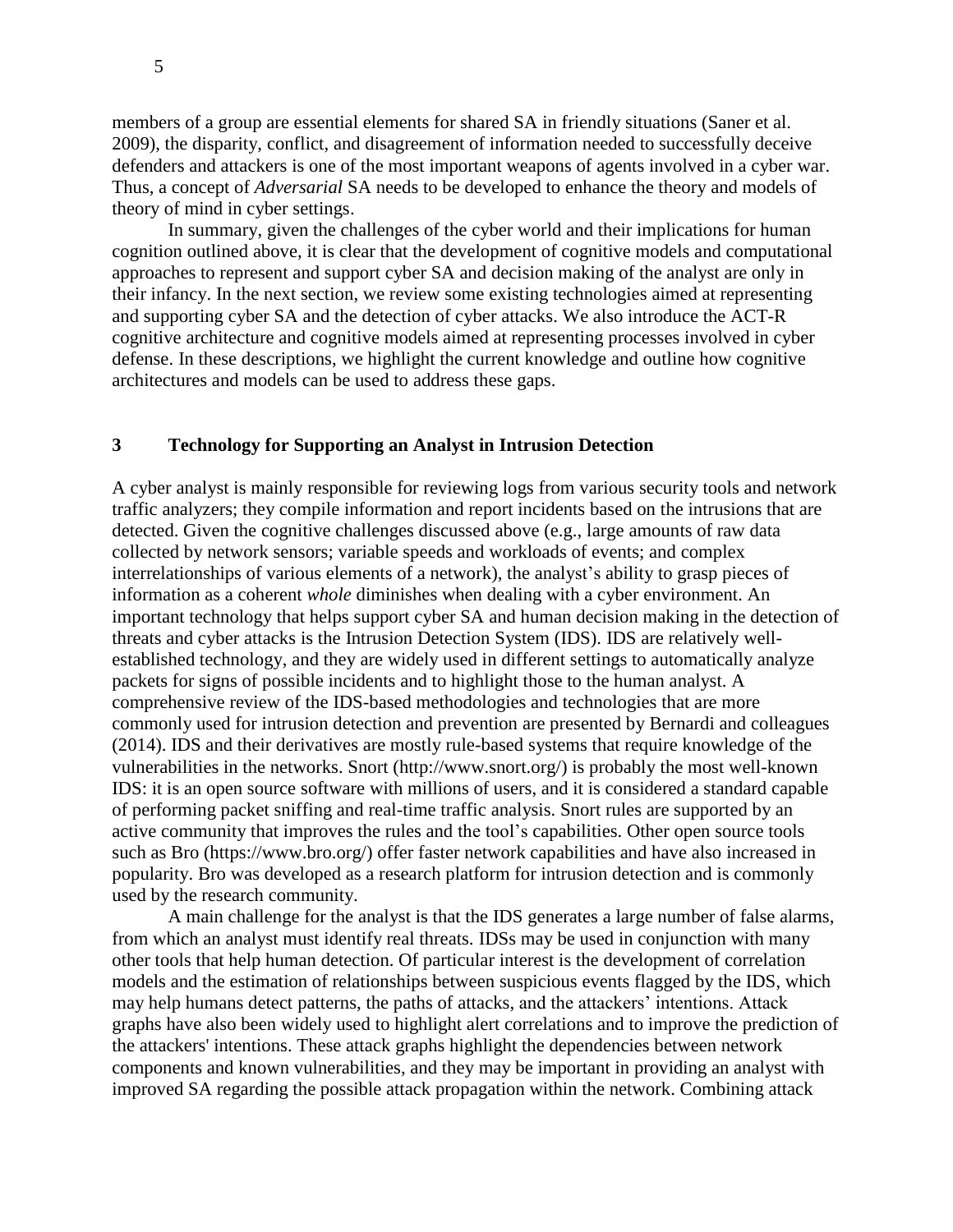graphs with dependency graphs, which capture dependencies among assets in the network, can provide the analyst with a more informed decision making process (Albanese et al. 2011).

Another way to support the analyst' cyber SA is with computational assistance tools that filter and visualize data and help prevent "cognitive overload" (Etoty et al. 2013). By and large, as Erbacher (2012) has recently pointed out, the vast majority of these state-of-the art assistance tools are targeted at network analysts with the common function of correlating cyber events within a network topology and facilitating the interpretation of low-level events (where an "anomaly" is essentially a cyber event that violates some pre-defined constraints and deviates from previously observed patterns). This kind of tool (e.g., VisAlert: http://www.visalert.com/, NVisionIP: Lakkaraju et al. 2004, etc.) leverages machine learning and information fusion techniques to extrapolate meaningful structures for the cyber analyst, but they are not designed to either provide a high-level representation of the data (which would include notions like risk management, agility handling tasks, etc.) or to factor into play the distinctive cognitive elements in genuine SA, such as perception, attention, memory, experience, reasoning capabilities, expectations, confidence, performance, etc. Hence, the aim of most existing visualizations tools is to make the data more accessible to the analyst and alleviate some of the effort of the perception phase. Such tools provide less support to the comprehension and projection phases of cyber SA. Furthermore, numerous pitfalls of visualizations can bias the analyst's SA and should be carefully considered when visualizing network data (Tufte and Graves-Morris 1983). For example, visualizations can highlight some data attributes and can lead to over-consideration of these attributes in the decision process while directing less attention to other relevant attributes.

When huge amounts of network traffic need to be analyzed, Machine Learning (ML) methods can provide a means to instantiate IDS processes (Chauhan et al. 2011; Harshna and Kaur 2013). In general, ML techniques are split into two large groups, namely "classification" and "clustering": the former aims at minimizing the number of false positives (normal events mistakenly classified as attacks) and false negatives (undetected attacks) by using labeled data sets as training examples; the objective of the latter is to extract clusters of similar patterns from a dataset, thus *de facto* creating multiple data subsets differentiated by some suitable distance measure. The main advantage of clustering is that it does not involve any training phase, which conversely makes classification more effective for a dataset where training data are available, but classification is less reusable across scenarios and less adaptive to novel situations. Among the ML classification techniques used for intrusion detection, we find Inductive Rule Generation (e.g., the Ripper system; Cohen 1995), Genetic Algorithms, Fuzzy Logics, Neural Networks, Immunological-based techniques, and Support Vector Machines. Concerning ML clustering techniques, statistical methods based on Bayes estimators and Markov models represent the most complex frameworks of analysis, where patterns can be computed in a variable time-scale and in a per-host or per-service scale. Overall, ML tools can be very efficient in handling large amounts of data and can provide meaningful insights regarding the state of a network. However, they rely on complex algorithms and intensive computational processes when detecting threats. Eventually, the analyst is provided with a recommendation without the ability to understand the details of the processes that generated that recommendation. Without the ability to acquire the appropriate level of SA, this can expose the analysts to various biases related to trust in automation and eventually harm the comprehension and projection levels of SA.

The technology to support the analyst in intrusion detection is critical to the analyst's acquisition of cyber SA and decision making. But in order to create adaptable technology that accounts for the analyst's mode of thinking, the analyst's cognitive processes and limitations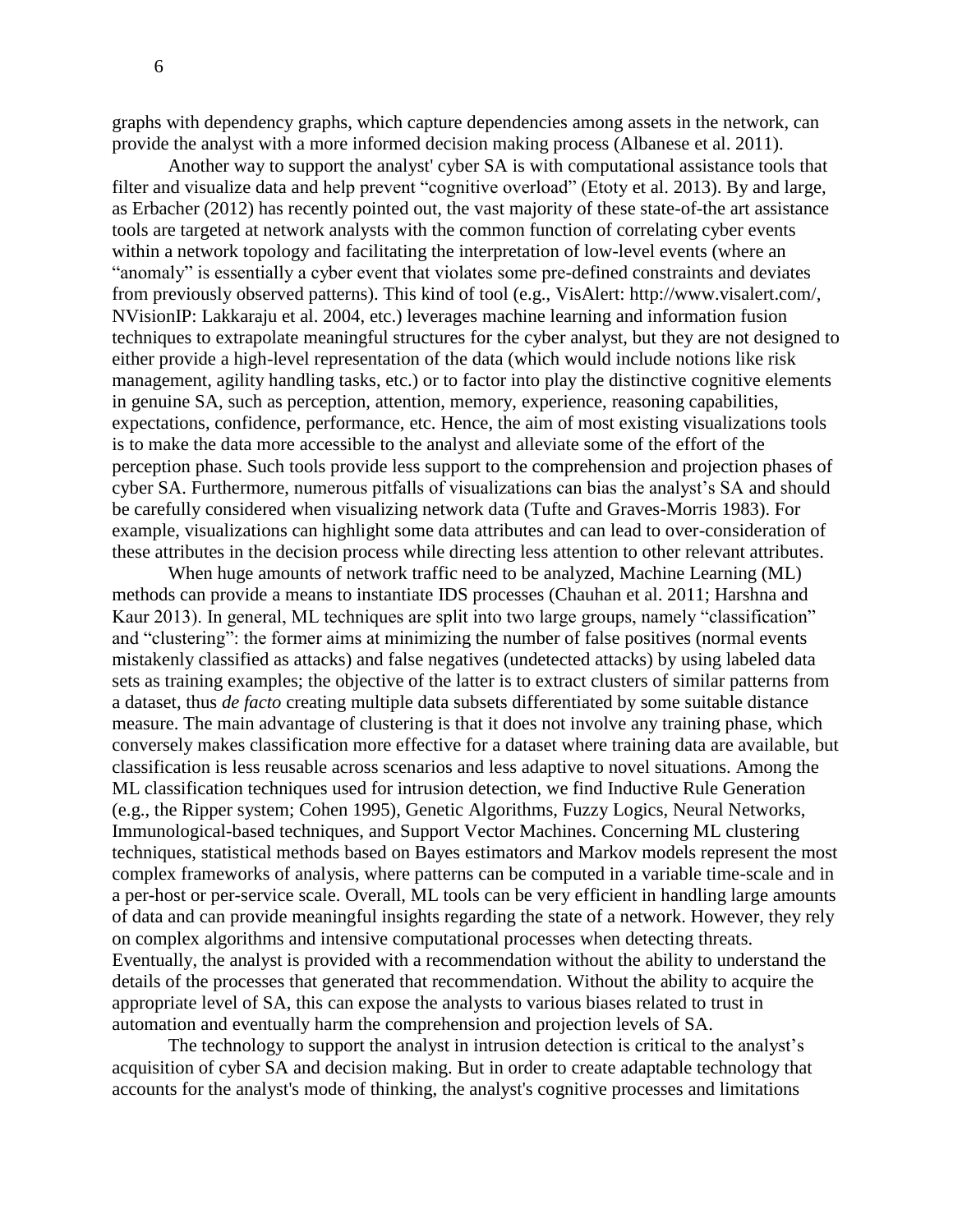ultimately need to be represented in this technology. Next, we discuss the ACT-R cognitive architecture and the instance-based learning theory (IBLT) (Gonzalez et al. 2003), a theory of decisions from experience in dynamic tasks, which has recently been used to create cognitive models of the intrusion detection process.

# **4 ACT-R Cognitive Architecture**

Cognitive architectures are computational instantiations of unified theories of cognition (Newell 1990). They represent the invariant mechanisms and structures of cognition, as implemented in the human brain. The ACT-R architecture (Anderson and Lebiere 1998; Anderson et al. 2004) is organized as a set of modules, each devoted to processing a particular kind of information that is integrated and coordinated through a centralized production system module (see Figure 2). Each module is assumed to access and deposit information into a buffer associated with the module, and the central production system can only respond to the contents of the buffers, not the internal encapsulated processing of the modules. Each module and associated buffer has been correlated with activation in particular brain locations (Anderson 2007). The visual module and buffer keep track of objects and locations in the visual field. The manual module and buffer are associated with control of the hands. The declarative module and retrieval buffer are associated with the retrieval of information from long-term declarative memory. The goal buffer keeps track of the goals and the internal state of the system in problem solving, while the imaginal buffer (not pictured) keeps track of problem information. Finally, the procedural module is charged with coordinating the activity of other modules by directing the flow of information between them. That module, implemented as a production system, includes components to pattern matching against buffer contents, to select a single production rule to fire at one time, and to trigger activity in various modules by directing information into their buffer.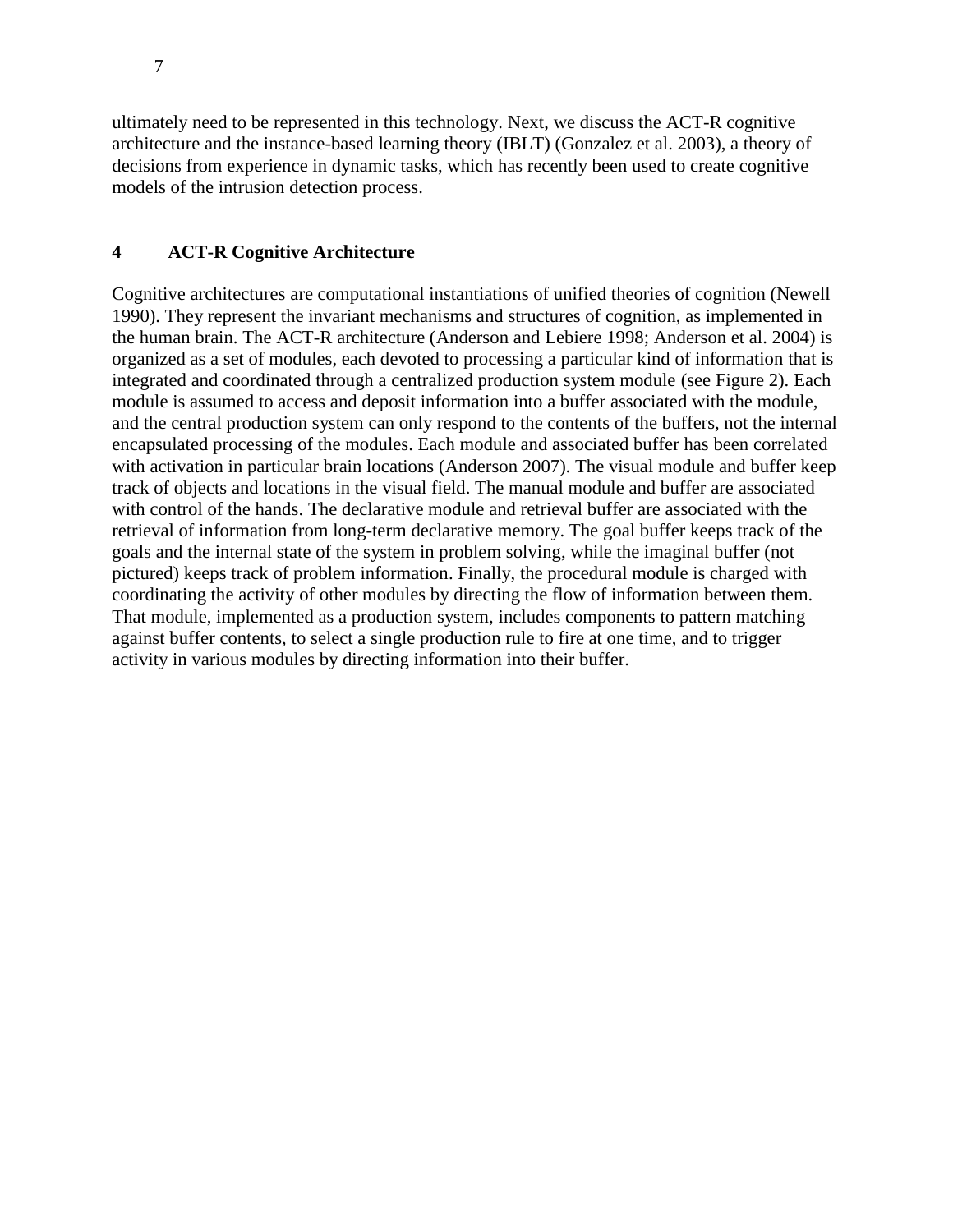

**Fig. 2** ACT-R is a production system architecture with multiple modules corresponding to different kinds of perception, action, and cognitive information stores. Modules have been identified with specific brain regions. A central procedural module synchronizes information flow to and from the other modules

The declarative module and procedural module, respectively, store and retrieve information that corresponds to declarative knowledge and procedural knowledge. Procedural knowledge consists of the implicit skills that we display in our behavior, generally without any conscious awareness. Production rules represent procedural knowledge in the form of the strategies and heuristics used to manipulate that information and achieve problem solving. They specify procedures that represent and apply cognitive skill in the current context to retrieve and modify information in the buffers and transfer it to other modules. While those procedures could specify expert solutions to the problem, it is generally assumed that achieving expert levels of performance requires up to thousands of hours of experience in the most complex domains. Instead, a common hypothesis in modeling task performance is to assume that individuals rely on direct recognition or recall of relevant experience from declarative memory to guide their solution or, failing that, resort to very general problem-solving heuristics. This compute-vsretrieve process is a common design pattern used to structure ACT-R models (Taatgen et al. 2006). For instance, it would apply in cyber security when a novice analyst would painstakingly apply a procedure to make a judgment about a new intrusion, while an expert analyst would simply recognize the pattern and make a snap judgment.

Declarative knowledge is the kind of explicit knowledge that a person can attend to, reflect upon, and usually articulate in some way (e.g., by declaring it verbally or by gesture).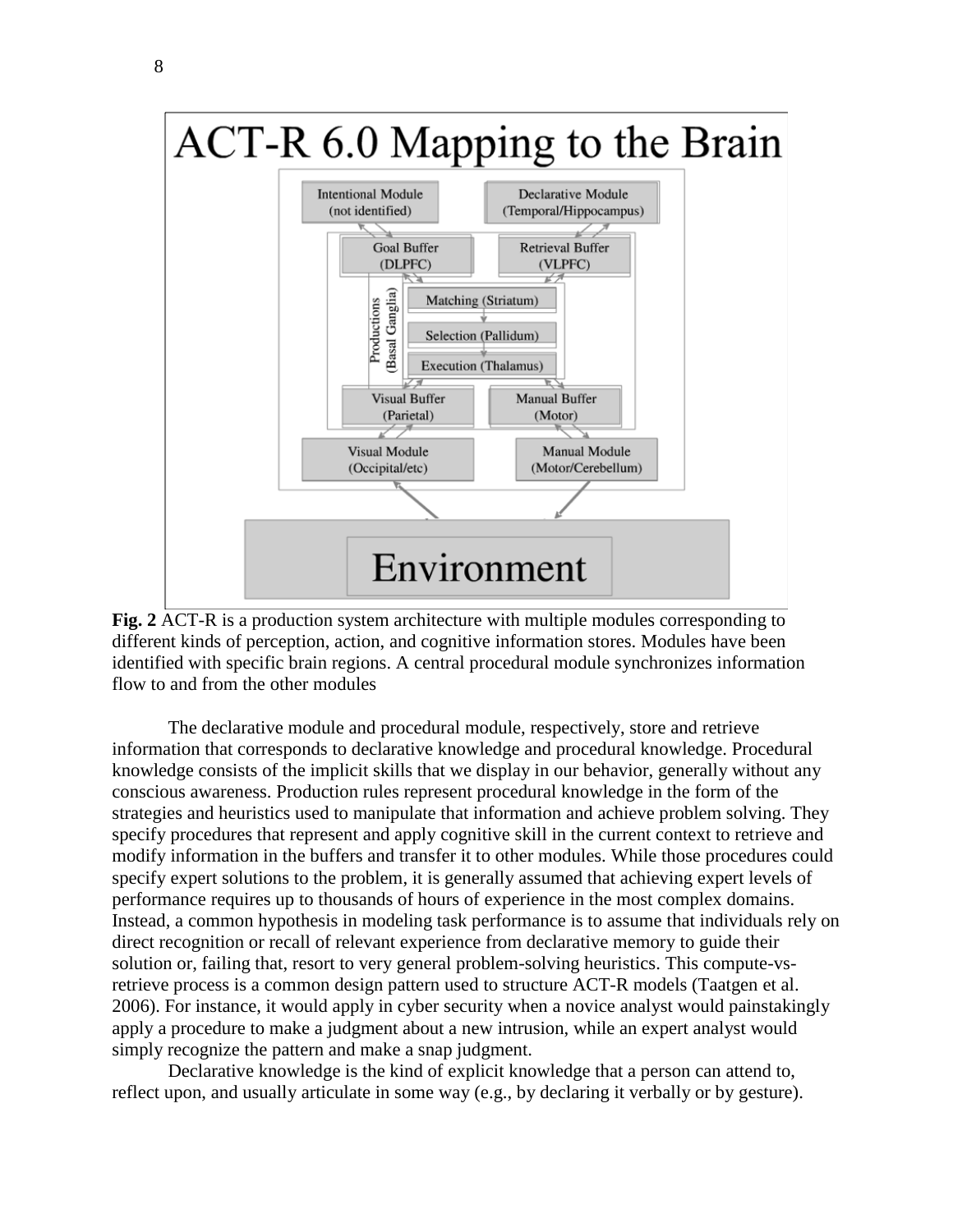Declarative knowledge in ACT-R is represented formally in terms of chunks that are structured sets of slots and associated values, which can in turn be other chunks, thus enabling the creation of complex hierarchical representations. The chunks in the declarative memory module correspond to episodic and semantic knowledge that stores the long-term experience of the model. A chunk typically integrates information available in a common context at a particular point in time in a single representational structure. Chunks are retrieved from long-term declarative memory by an activation process (see Table 1 for detailed equations) that reflects the statistics of the environment (Anderson 1993). Each chunk has a base-level activation that reflects its recency and frequency of occurrence, which accounts for the power laws of practice and forgetting that are pervasive in human behavior. Activation spreads from the current focus of attention, including goal and imaginal buffers, through associations among chunks in declarative memory to account for phenomena such as associative priming, in which the context plays an implicit role in our access to information. These associations are built up from experience and they reflect how chunks co-occur in cognitive processing. The spread of activation from one cognitive structure to another is determined by combining the weight of attentional focus from the originating cognitive structure with its associative strength to the other structure. Chunks are compared to the desired pattern specified in the retrieval buffer by using a partial matching mechanism that subtracts its degree of mismatch to the desired pattern from the activation, referred to as similarity. This is done additively for each component of the pattern and corresponding chunk value, weighted by a mismatch penalty factor. This ability to match to imperfect information allows us to deal with changing, approximate, and probabilistic environments. Finally, noise is added to chunk activations to make retrieval a probabilistic process governed by a Boltzmann (softmax) distribution, accounting for the probabilistic nature of human cognition. While the most active chunk is usually retrieved, a blending process (Lebiere 1999) can also be applied; which returns a derived output encoding the consensus value reflecting the similarities between the values of the content of all chunks, weighted by their retrieval probabilities as determined by their activations and partial-matching scores. This blending process is often used to provide a constrained way of making decisions in continuous domains as proposed in IBLT (Gonzalez 2013; Gonzalez and Dutt 2011; Gonzalez et al. 2003), which is described next.

| <b>Mechanism</b>        | <b>Equation</b>                                | <b>Description</b>                                                                                                                                                                                                                                                                                                 |
|-------------------------|------------------------------------------------|--------------------------------------------------------------------------------------------------------------------------------------------------------------------------------------------------------------------------------------------------------------------------------------------------------------------|
| Activation              |                                                | $B_i$ : Base-level activation reflects the recency and frequency of use of chunk i<br>$S_i$ : Spreading activation reflects the effect that buffer contents have on the retrieval                                                                                                                                  |
|                         | $A_i = B_i + S_i + P_i - \varepsilon_i$        | process<br>$P_i$ : Partial matching reflects the degree to which the chunk matches the request<br>$\varepsilon$ : Noise value includes both a transient and (optional) permanent component<br>(permanent component not used by the integrated model)                                                               |
| Base-Level              | $B_i = \ln(\sum_{i=1}^{n} t_i^{-d}) + \beta_i$ | $\boldsymbol{n}$ : The number of presentations for chunk i<br>$t_i$ : The time since the $jth$ presentation<br>$d$ : A decay rate (not used by the integrated model)<br>$\beta$ : A constant offset (not used by the integrated model)                                                                             |
| Spreading<br>Activation | $S_i = \sum_k \sum_j W_{kj} S_{ji}$            | $k$ : Weight of buffers summed over are all of the buffers in the model<br><i>j</i> : Weight of chunks which are in the slots of the chunk in buffer $k$<br>$W_{ki}$ : Amount of activation from sources <i>j</i> in buffer <i>k</i><br>$S_{ii}$ : Strength of association from sources <i>i</i> to chunk <i>i</i> |
|                         | $S_{ii} = S - ln(fan_{ii})$                    | S: The maximum associative strength (set at 4 in the model)<br>$fan_{ii}$ : A measure of how many chunks are associated with chunk j                                                                                                                                                                               |

**Table 1** List of activation mechanisms in the ACT-R Architecture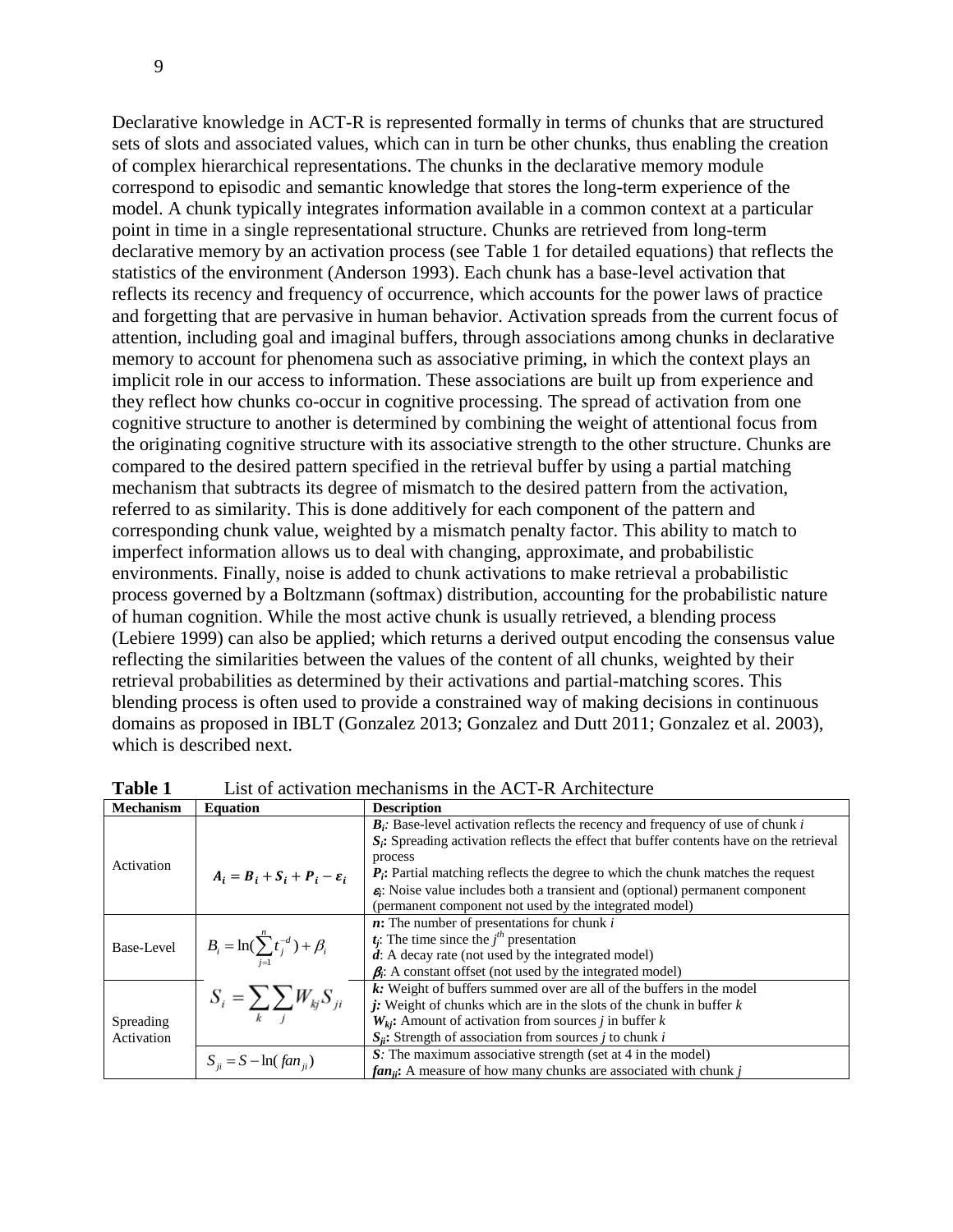| Partial<br>Matching       | $P_i = \sum PM_{ki}$                            | $P$ : Match scale parameter (set at 2) which reflects the weight given to the similarity<br>$M_{ki}$ : Similarity between the value k in the retrieval specification and the value in<br>the corresponding slot of chunk $i$<br>The default range is from $0$ to $-1$ with $0$ being the most similar and $-1$<br>being the largest difference |
|---------------------------|-------------------------------------------------|------------------------------------------------------------------------------------------------------------------------------------------------------------------------------------------------------------------------------------------------------------------------------------------------------------------------------------------------|
| Declarative<br>Retrievals | $P_i = \frac{e^{A_i/s}}{\sum_i e^{A_i/s}}$      | $P_i$ : The probability that chunk i will be recalled<br>$A_i$ : Activation strength of chunk i<br>$\sum A_i$ : Activation strength of all of eligible chunks j<br>s: Chunk activation noise                                                                                                                                                   |
| Blended<br>Retrievals     | $V = \min \sum_i P_i \cdot (1 - Sim(V, V_i))^2$ | $P_i$ : Probability from declarative retrieval<br>$Sim_{ii}$ : Similarity between compromise value <i>j</i> and actual value <i>i</i>                                                                                                                                                                                                          |

#### **5 Instance-Based Learning Theory and Cognitive Models**

The notion that learners have a general-purpose mechanism whereby situation-decision-utility triplets are stored as chunks and later retrieved to generalize solutions to future decisions originates from *instance-based learning theory (IBLT)* (Gonzalez et al. 2003)*.* IBLT is a theory of decisions from experience in dynamic tasks. A simple cognitive model, derived from IBLT, has recently been proposed for representing individual learning and for reproducing choice behavior in repeated binary choice tasks (Gonzalez and Dutt 2011; Lejarraga et al. 2012). This model has shown to be a robust accounting of the choice and learning process in a large variety of tasks and environmental conditions (for a summary, see Gonzalez 2013). Its greatest strength is that it offers a single learning mechanism to account for behavior observable in multiple paradigms and decision making tasks (for a summary, see Gonzalez 2013). However, Gonzalez and colleagues (2003) argue that the strength of IBLT is the explanations of decision making in complex dynamic situations, such as cyber security. With the aim of scaling up from simple binary choice models to the type of complex dynamic tasks that IBLT intended to explain, Gonzalez and colleagues have used the cognitive model for binary choice to represent the detection process in cyber security.

Dutt, Ahn, and Gonzalez (2011) proposed an IBL model to study cyber SA. The model represented the cognitive processes of a cyber-security analyst who needs to monitor a computer network and detect malicious network events that constitute a simple island-hopping cyber attack. In this model, the memory of a simulated analyst was pre-populated with instances encoding possible network events, including a set of attributes (e.g., IP address, whether the IDS issued an alert, etc.) that define a network event. An instance also included the analyst"s decision regarding that specific combination of attributes, meaning whether the analyst decided that the event (i.e., set of attributes and their values) described malicious network activity or not. Finally, an instance also stored the outcome of that decision, indicating whether the event actually represented a malicious network activity or not. Controlling the representation of the analyst"s memory provided the ability to manipulate situation awareness by adjusting the amount of instances in memory that represent malicious network activity. For example, the memory of a very selective analyst had 75% malicious instances and 25% non-malicious instances, while a less selective analyst's memory had 25% malicious instances and 75% non-malicious instances. When making a decision about whether a new network event is part of a malicious network activity or not, the model retrieved similar instances from memory according to the cognitive judgment mechanisms. Through the process of judging, the modeled analyst accumulated evidence that can indicate if there is an ongoing cyber attack. The risk tolerance parameter of the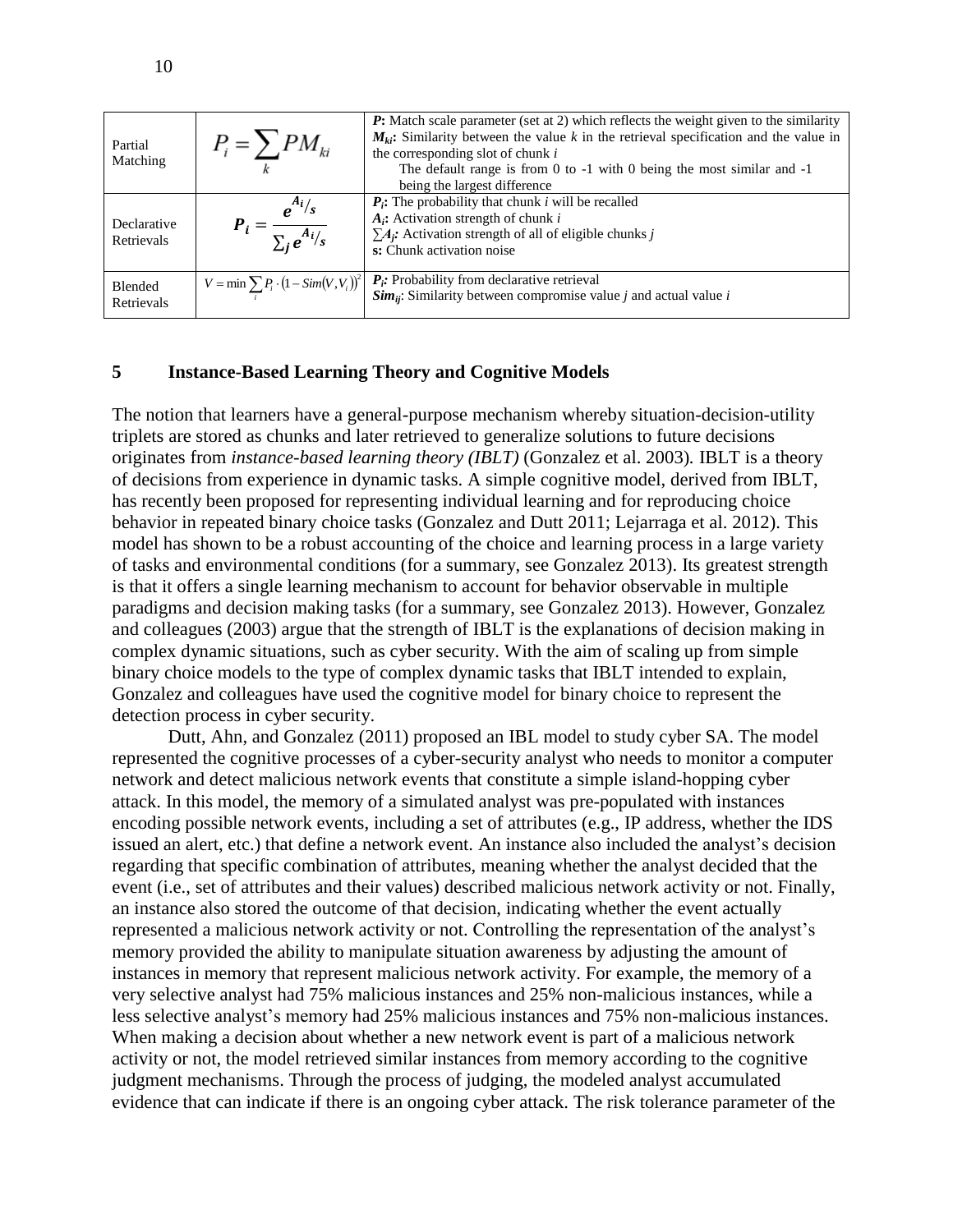model governed this accumulation process. The number of malicious network events that the model detected was constantly compared to the analyst's risk tolerance, and once the number of malicious events was equal to or higher than the risk tolerance, the modeled analyst declared that there is an ongoing cyber attack. Thus, risk tolerance served as a threshold for evidence accumulation and risk taking.

The results from simulating different cyber analysts demonstrated that both the risk tolerance level and the past experiences of the analyst affect the analyst"s cyber SA, with the effect of experiences (in memory) being slightly more impacting than risk tolerance. This work also highlighted the importance of modeling the adversary"s behavior, by comparing the influence of impatient and patient attacker strategies on the performance of the defender. Patient attacker strategy and longer delays between the threat incursions on the network can challenge the security analyst and decrease her ability to detect threats. Thus, the cognitive model was capable of capturing the phenomenon that some attack patterns are more challenging than others to the simulated security cyber analyst.

### **6 Research Gaps for Understanding the Cognitive Demands of the Cyber World**

Many advances need to be made in several research directions to make cognitive models useful and effective in representing and supporting the job of a cyber security analyst. Based on the current state of technology discussed above, we identified five gaps in our understandings of the cognitive demands of the cyber world.

#### *6.1 The Cognitive Gap: Mapping Cognitive Architecture Mechanisms to Cyber SA*

The general processes of a cognitive architecture such as ACT-R can be mapped systematically onto the concepts of cyber SA, such that the distinct levels of situation awareness can be related to concrete cognitive mechanisms. This mapping does not take the form of a one-to-one correspondence between cyber SA concepts and cognitive modules, but it instead maps those concepts onto modeling idioms that leverage multiple modules using common patterns. The first level of cyber SA corresponds to the processes involved in the direct acquisition of information from the environment. This perception level can be directly associated with the perceptual modules of the ACT-R cognitive architecture, including the visual and aural modules. However, those modules do not operate on their own, but through the direct supervision and control of the procedural module. Attention is a fundamental construct that reconciles the limited processing resources of our cognitive (including perceptual) modules with the considerable demands arising from the open-ended complexity of the external world. Attentional focus is used to decompose complex external scenes, like a complex cyber security display, into simple components that can be processed directly by our perceptual systems.

The typical flow of control for perception in an ACT-R model (e.g., Anderson et al. 2004) proceeds in a top-down manner. While attention can be directed by external events in the environment, effective performance of complex tasks in information-rich environments typical of cyber security requires structured, goal-directed perceptual processing of information. The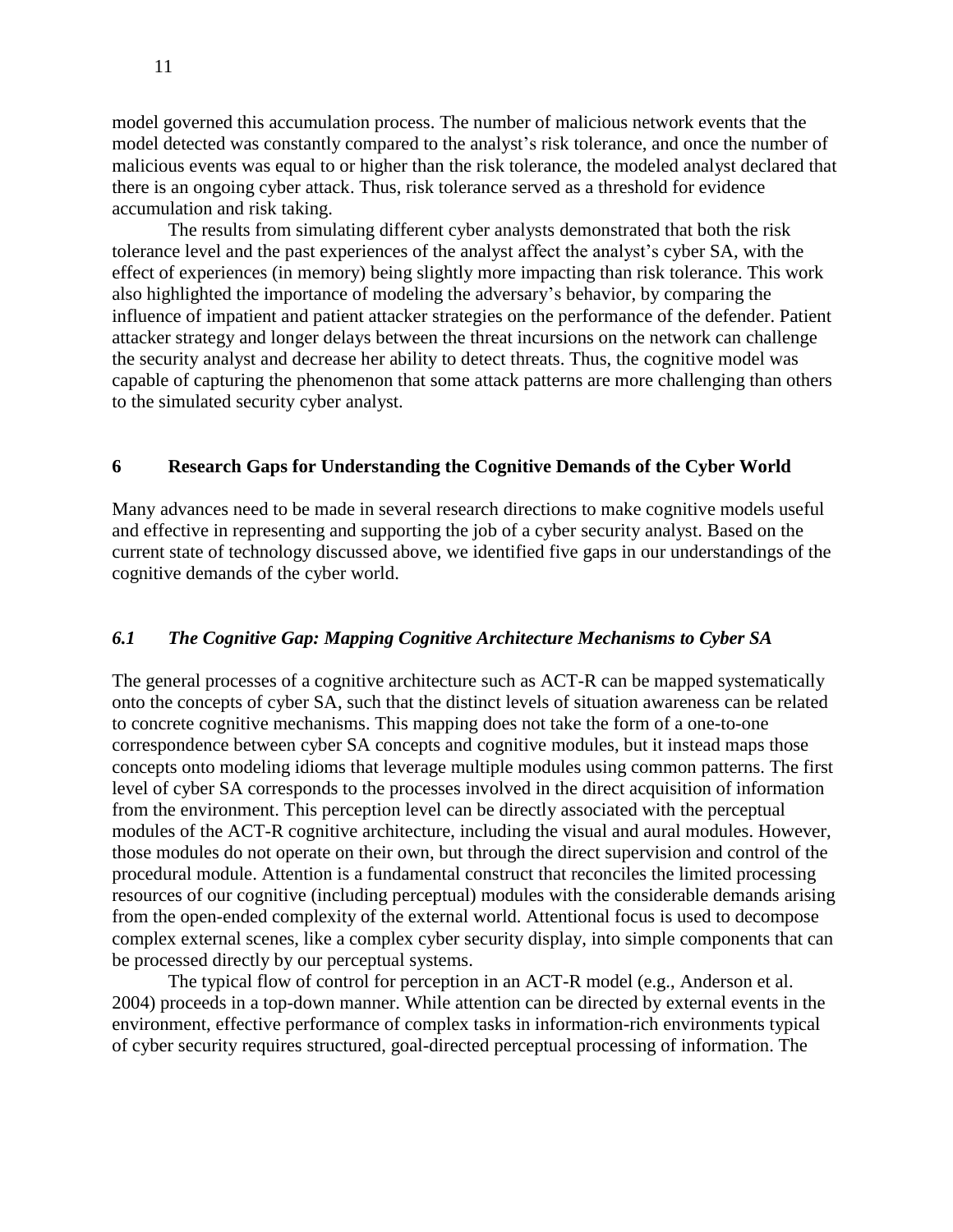$\overline{a}$ 

first step of perception is therefore a request for a location that matches a specific content condition.<sup>2</sup> This location might already be known if the user is sufficiently familiar with his environment and the environment is stable enough, in which case it will be provided by retrieval from declarative memory. Otherwise, it is directly supplied by a production rule, if sufficient experience has transformed that knowledge into a skill through production compilation. If not, the location will be determined by searching the environment to match the specified condition. Once the location has been obtained, it is supplied to the visual buffer to trigger processing of that area of the visual field in the visual module. This will result in the chunk representing the object recognized at that location to be returned in the same visual buffer. That chunk is then transferred to the imaginal buffer holding the representation of the current situation being elaborated on, which is where the process of comprehension starts. Hence, in the context of cyber SA, this phase correspond to the process through which a cognitive model retrieves and encodes source and destination IP address, protocol type, and other attributes of the network. Comprehension corresponds to the second level of cyber SA, which results in the semantic representation of a perceived situation, a product of the cognitive process known as sensemaking (Klein et al. 2006a). According to Klein et al. (2006b), sensemaking is the process of abstraction that maps concrete situations to the general by using mental representations called frames, which correspond to structured conceptual models of the world. Lebiere et al. (2013) describe how sensemaking is fundamentally compatible with IBLT, and more specifically how frames can be mapped onto the chunk representations of situations used in that process. For instance, in the domain of geospatial intelligence, frames correspond to a pattern of input data, aggregating layers of information from independent sensors and associating them with specific hypotheses. "Comprehension" thus corresponds to the process of gradually aggregating the information from perception into hierarchical chunks implementing integrated frames. In the next section, we argue that "ontologies" can enhance this second level of cyber SA by mapping ACT-R declarative chunks to highly expressive semantic structures that formally specify the conceptual models encapsulated in frames. Going back to cyber SA and detection, in this comprehension phase, IP address obtained during the perception phase are organized into categories that reflect whether it is internal or external to the monitored network. This type of reasoning can also bind an event (e.g., an IDS alert) and the reason that the event occurred (e.g., an IDS rule regarding the maximal number of open connections for a communication protocol), thus generating a hypothesis for the observed behavior that will drive further investigations. The third level of cyber SA corresponds to the process of projection, or the generation of expectations about future states of the system. Those changes in system state can result from the actions of the decision maker, from those of an opponent or teammate, or from other independent parts of the system. Projection is essential in evaluating the effect of potential actions by including feedback from the outcome of past actions. Because many cyber security interactions are fundamentally adversarial, it is essential to also being able to generate expectations of the opponent"s future actions, encompassing both independent actions and actions taken in response to one"s own decisions. Finally, since the actions of third parties, such as system users, also impact the outcome of security measures, generating expectations of their actions is crucial to projecting future system states and effective system control. From the cyber SA perspective, this phase occurs after perceiving an IDS alert and comprehending that it was generated by a rule that limits the number

 $2$  This discussion will be focused on visual attention, though the same principles apply to other perceptual modules such as auditory perception.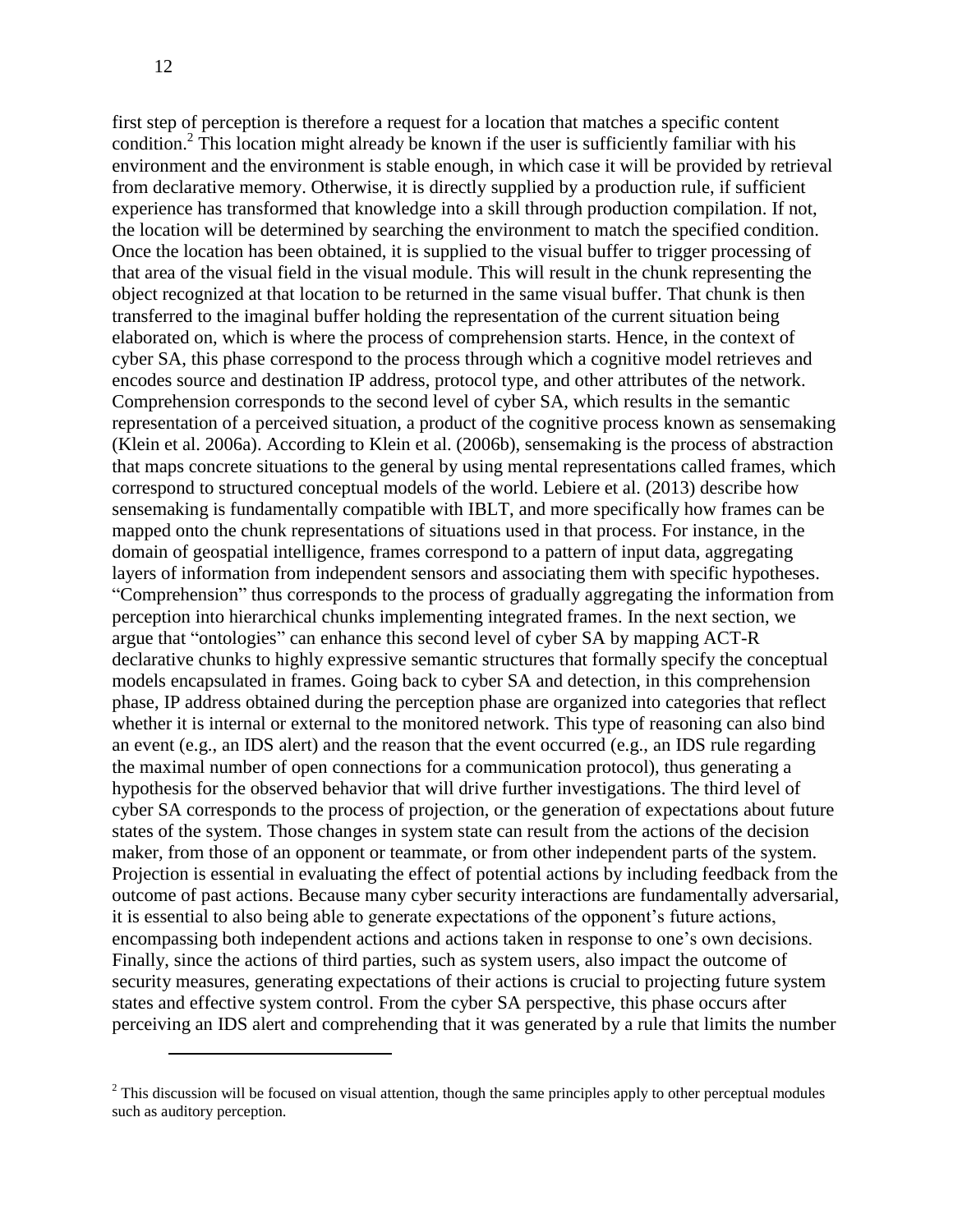of open connections. Now, when the number of open connections exceeds the limit, projection is used to evaluate whether this is a temporary benign spike in the demand for a service or if it is an indication for a cyber attack. Making such a decision requires integration of additional information that can be perceived and comprehended explicitly from the environment, like the source IP addresses of the connections, as well as consideration of implicit information like the consequence to the network if the number of open connections will continue to increase.

# *6.2 The Semantic Gap: Integrating Cognitive Architectures with Ontologies of Cyber Security*

In the previously mentioned models, modelers themselves directly specified the semantics of the representation. In order to enable full-fledged reasoning capabilities in cognitive architectures, these systems need to incorporate "re-usable declarative representations that correspond to objects and processes of the world" (McCarthy 1980). Similarly, cognitive architectures must provide a way to represent world entities (Sowa 1984), i.e., an "ontology"<sup>3</sup>. An ontology is a language-dependent cognitive artifact committed to a certain conceptualization of the world by  $\frac{1}{2}$  means of a given language<sup>4</sup> (Guarino 1998). Thus, in broad terms, an ontology corresponds to a semantic model of the world (or of a portion of it, i.e., a "domain"): when the model is simply described in natural language, an ontology reduces to a *dictionary, thesaurus,* or *terminology*; when the model is expressed as an axiomatic theory (e.g., in first order logic), it is called a *formal ontology*. Ultimately, if logical constraints are encoded into machine-readable formats, formal ontologies take the form of *computational ontologies*, and enter *de facto* in the family of *semantic technologies*, which include search engines, automatic reasoners, knowledge-based platforms, etc. In the context of a cognitive architecture like ACT-R, computational ontologies can extend the semantics of the chunks stored in declarative memory. Although these extensions are not usually required by ACT-R models that perform relatively narrow cognitive tasks, declarative memory should be designed to encompass a rich spectrum of concepts when dealing with decision making in complex scenarios like cyber operations, including classifications of cyber security policies, risks, attacks, system"s functionalities, human responsibilities, user"s privileges, as well as the mutual connection among them. Widening the scope beyond ACT-R, state of the art work on cognitive architectures has also gone in the direction of mapping ontologies (like Cyc, see Lenat et al. 1985) to declarative memory (see Ball et al. 2004; Best et al. 2010; Edmond 2006). It aims to enhance not only the "capability" of representing the available knowledge of a domain but also the functionality of automatically deriving inferences from it, a feature that would also help to increase the "Comprehension" level in cyber SA. In this regard, the role of ontologies in cognitive architectures is to 1) formally characterize chunks in long-term memory that depict conceptual models of situations (frames) and 2) foster *automaticity* of certain cognitive tasks, "that significantly benefit SA by providing a mechanism for overcoming limited attention" and improve the decision making process.

 $\overline{a}$ 

<sup>&</sup>lt;sup>3</sup> This was the genesis of using the word 'ontology' in AI. Ontology, 'the study of being as such' – as Aristotle named it – originated as a philosophical discipline.

<sup>&</sup>lt;sup>4</sup> Guarino distinguishes between 'Ontology' as a discipline (with the capital 'o') and 'ontologies' as engineering cognitive artifacts.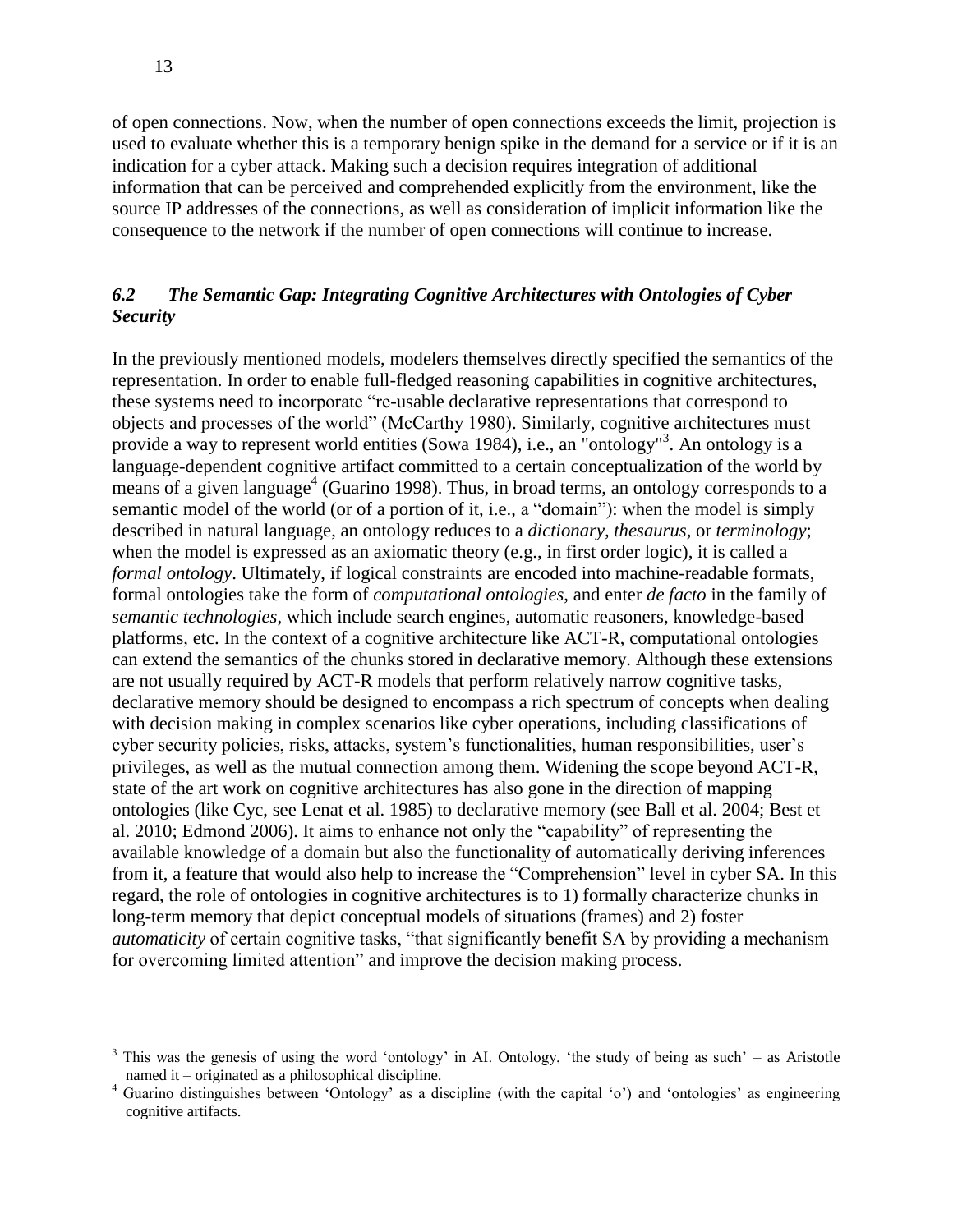There has been little work on ontologies for cyber security and cyber warfare. An ontology of IDS is discussed by Undercoffer, Joshi, and Pinkston (2003); within a broader paper, there is a brief discussion of an ontology for DDoS attacks (Kotenko 2005); and a general ontology for cyber warfare is discussed in D"Amico et al. (2009). Obrst et al. (2012) provides the best sketch of a cyber warfare ontology, and the scale of the project and its difficulties are discussed by Dipert (2013). With regard to human users and human-computer interface, the most important step in understanding a complex new domain involves producing accessible definitions and classifications of entities and phenomena. Mundie (2013) stressed this point when talking about the Jason Report (The MITRE Corporation 2010). Discussions of cyber warfare often begin with the difficulties created by misused terminology (such as characterizing cyber espionage as an "attack"). The Joint Chiefs of Staff created a list of cyber term definitions (Joint Staff Department of Defense 2010) that has been further developed and improved in a classified version. Nevertheless, none of these definitions has been encoded in OWL (Staab and Studer 2003) or in any other computational semantic format, which is a necessary requirement to make them machine-understandable. Likewise, various agencies and corporations (NIST, MITRE, Verizon) have formulated enumerations of types of malware, vulnerabilities, and exploitations, sometimes expressed in XML-based semantics: but without a common vocabulary, their sprawling English descriptions in large, incompatible databases are not directly machineusable and are nearly impossible to maintain. Efforts that have been made toward developing computational ontologies of cyber security and cyber warfare typically do not work within any standard framework and do not utilize existing military reference ontologies such as UCORE-SL, which define concepts such as the notion of "agent," "organization," "artifact," "weapon," etc.

As a consequence of this general deficiency, one of the first and perhaps most generally useful tasks that will need to be completed to fill the "semantic gap" is to collect definitions of key cyber security concepts that are currently scattered across existing ontologies, controlled vocabularies, doctrines, and other documental resources and to suitably harmonize them in a homogenous computational ontology. As a second step, the capabilities of this cybersecurity ontology will have to be dynamically tested in cognitive models of decision making in cyber operations.

# *6.3 The Decision Gap: Representing Learning, Experience, and Dynamic Decision Making in the Cyber World*

Given the complexity and variability of the cyber environment, there is an ongoing effort to provide decision makers with tools that can support their decision process and provide insights to manage the complex dynamics of the cyber world. To gain and maintain situation awareness, the decision maker is constantly required to make multiple and interdependent decisions in a highly dynamic environment. Dynamic decision making requires an understanding of multiple, interrelated attributes and the ability to anticipate the way that the environment will develop over time. Making the right decision and acting appropriately and in a timely manner can maximize the decision value (Brehmer 1992; Edwards 1962; Gonzalez 2005; Gonzalez et al. 2005).

The modeling of human decision processes in cyber security highlights some important aspects of cyber SA that cognitive models need to account for. For example, pattern recognition under uncertainty represents a defender's attempt to find patterns in the attacker's sequence of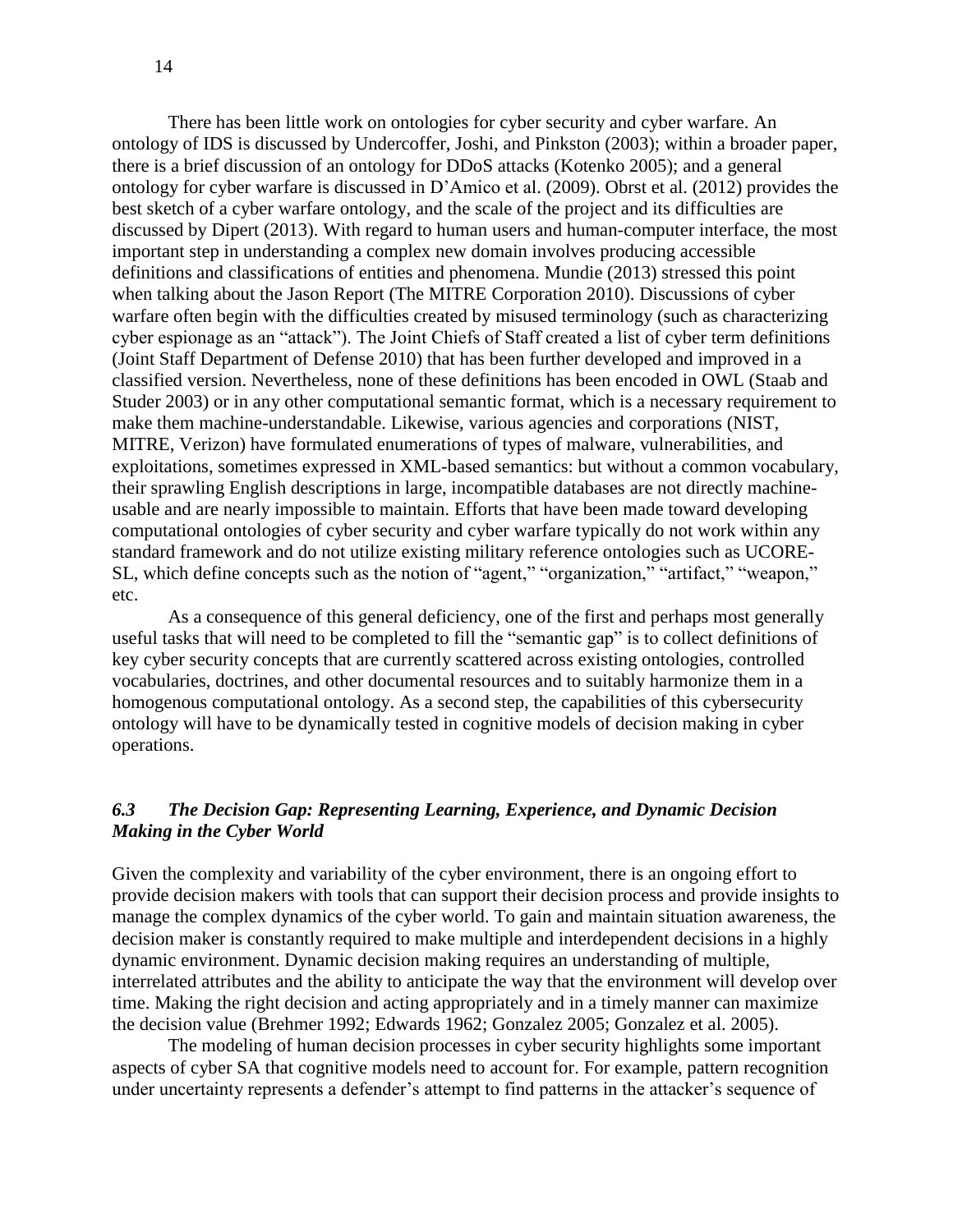actions in order to predict the attacker"s next operation and to provide the best response to it. However, if the attacker is aware of these attempts to detect sequential dependencies, one possible path of action is to constantly change the malicious operations and to exploit the sequential dependencies. Cognitive models in ACT-R (Anderson and Lebiere 1998, 2003) and neural networks (West and Lebiere 2001) are capable of accounting for the human ability to detect sequential dependencies, and they use the perceived sequence to project the next action that an opponent will most likely take in a strategic interaction. Through their natural stochasticity, those models can balance the exploitation of the opponent's patterns with some measure of deception and self-protection by avoiding becoming too predictable themselves. Also, cognitive models such as those derived from ACT-R and IBLT provide the capability to learn from experience and the ability to utilize past experiences in novel decision situations.

Human decision makers use the same cognitive system for a vast array of divergent tasks. The underlying cognitive system represents a highly efficient, multipurpose mechanism that has evolved to be as effective as possible across a wide variety situations and conditions (West et al. 2006). Cognitive architectures share the same flexibility and diversity, and as such can efficiently represent and capture human decision making in cyber security. However, continued efforts are needed to maintain and update the formal representation of the cyber environment that the architectures use. This requirement emphasizes the need for cognitive architectures to develop better and more efficient models of perception and information encoding. For cognitive architectures to serve a meaningful role in future cyber security engagements, two main aspects should be carefully developed: the first is the flexibility of reasoning that underlies human adaptivity and the second is the active and efficient perceptual processes that search, detect, and encode information in a dynamic environment.

# *6.4 The Adversarial Gap: Representing Adversarial Cyber SA and Decision Making*

Cognitive architectures provide rich and flexible modeling environment. Using these architectures, it is possible to generate models that represent the analyst' decision making process and SA, as well as models of the adversary. For each of these models, there is a need to define knowledge base, learning processes, and decision making process. Furthermore, the models of the analyst and the adversary interact within a defined environment (i.e., the cyber world) that dictates a set of possible action each model can choose from. Thus, there is a need to define the possible interactions between multiple cognitive models. In addition to defining the possible interactions, there is a need to define how and what kind of feedback the models would receive regarding the outcomes of their combined decision making processes. Issues concerning delayed feedback and incomplete or imperfect feedback are highly relevant when modeling studying decision making and learning in dynamic systems. Therefore, a comprehensive formal representation that can bring together the analyst, the adversary, and the environment in which they interact is needed. Game theory has been successfully used to capture the essence of complex and dynamic situations that involves two or more agents that interact within a welldefined environment. We posit that combining game theoretical perspective and cognitive modeling can provide a controllable, but still ecological valid, representation of interactions in the cyber world and serve as a potent framework for studying cyber SA.

Game theory has been popularized as a potent approach to characterize and analyze decisions in situations that involve social dilemmas and conflict situations. Stackelberg games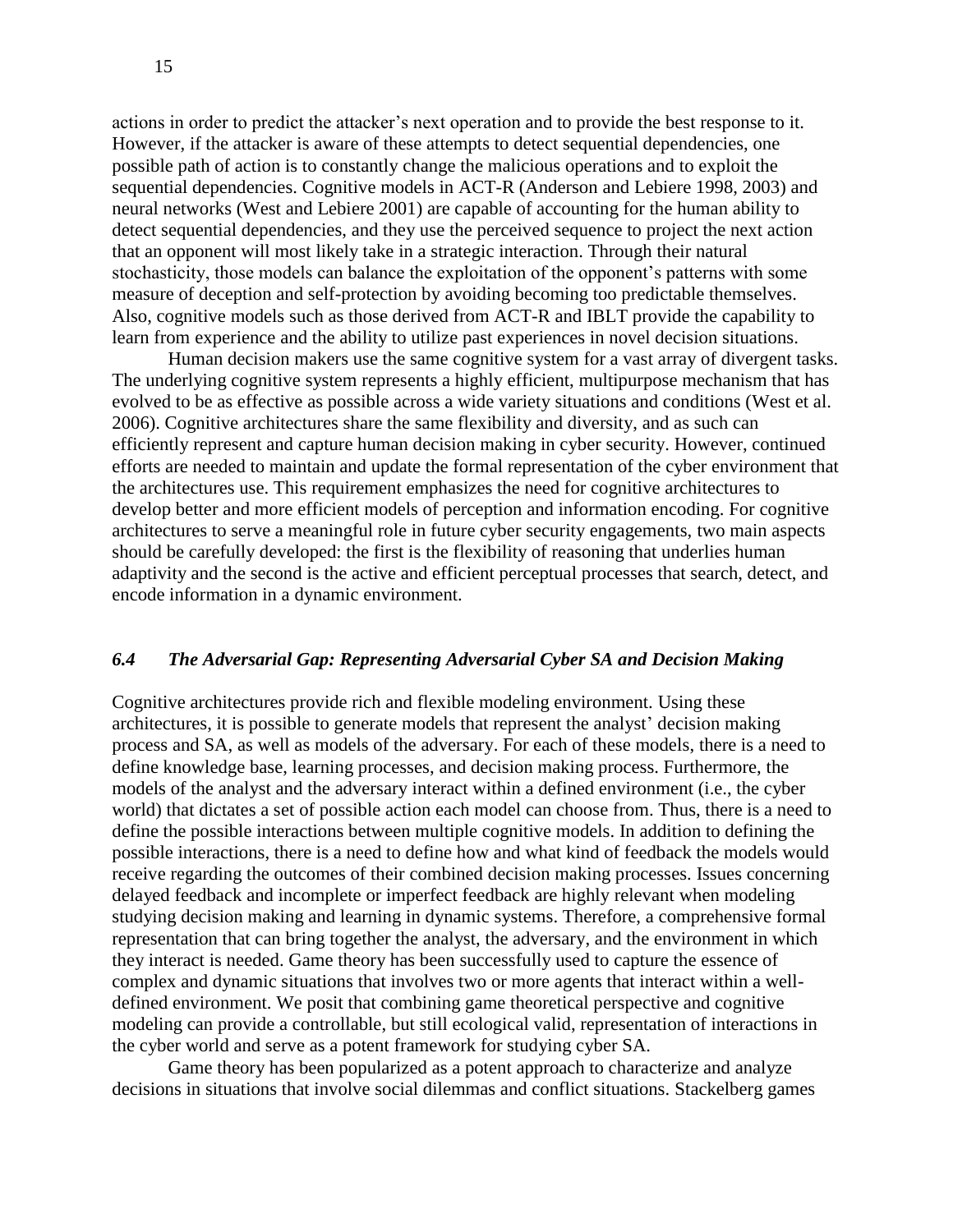have been used to model and capture the strategies of defenders and attackers in airport security, as well as for optimizing resources allocation in sensitive settings (Pita et al. 2008). Similarly, game theory has been used for decision making in cyber security (Alpcan and Baar 2011; Grossklags et al. 2008; Lye and Wing 2005; Manshaei et al. 2013; Roy et al. 2010). However, most game-theoretic approaches to security hold some limitations and assume either static game models or games with perfect or complete information (Roy et al. 2010). To some extent, these assumptions misrepresent the reality of the network security context where situations are highly dynamic and the decision maker must rely on imperfect and incomplete information. To overcome this, recent studies that apply game theory to security attempt to account for the bounded rationality of human actors, especially human adversaries (Pita et al. 2012). However, this and other game-theoretic approaches still do not fully address the cognitive mechanisms like memory and learning that drive the human decision making processes and can provide a firstprincipled predictive account of human performance, including both capabilities and suboptimal biases.

Behavioral Game Theory relaxes some of the constraints of Game Theory with the study of human decision makers and how they interact in strategic situations involving more than one decision maker (Camerer 2003). Using Behavioral Game Theory, it is possible to address some of the limitations imposed by game-theoretic approaches and examine how learning from experience and adaptation to the environment influences decision making and risk taking in cyber security (Gonzalez 2013).

As discussed earlier, ACT-R and IBLT have proven to be highly beneficial to studying the interplay between learning and decision making processes of an individual. One ongoing effort aims at scaling up cognitive models to study interactions between two or more decision makers in social conflicts like the Prisoner"s Dilemma (Gonzalez et al. in press) and the Chicken Game (Oltramari et al. 2013). However, scaling up models of human cognition and SA to cyber worlds with more than two agents involved is still a challenge (Gonzalez 2013). An important issue for all levels of SA is the availability of information regarding the other entities. Recently, cognitive models have been extended to study how the availability of information and the source of the information influence decision making and learning.

Recent studies examine how the availability of descriptive and experiential information influences interactions in social dilemmas (Martin et al. 2013; Oltramari et al. 2013). The key findings of these studies suggest that information is needed for cooperation, and the lack of information fostered situations in which one decision maker tended to exploit the other. Another relevant finding is related to trust and its role in cooperative behavior, indicating that decision makers dynamically weigh the partner's information based on surprise (i.e., the gap between expectations or projections and the observed outcome). Learning models that incorporate surprise into the decision process and combine both descriptive and experiential information can capture the complex dynamics of iterated interaction between two decision makers in conflict situations (Gonzalez et al. in press; Ben-Asher et al. 2013). Overall, these finding emphasize the interplay between information and cognitive processes in order to achieve SA and finally making a decision.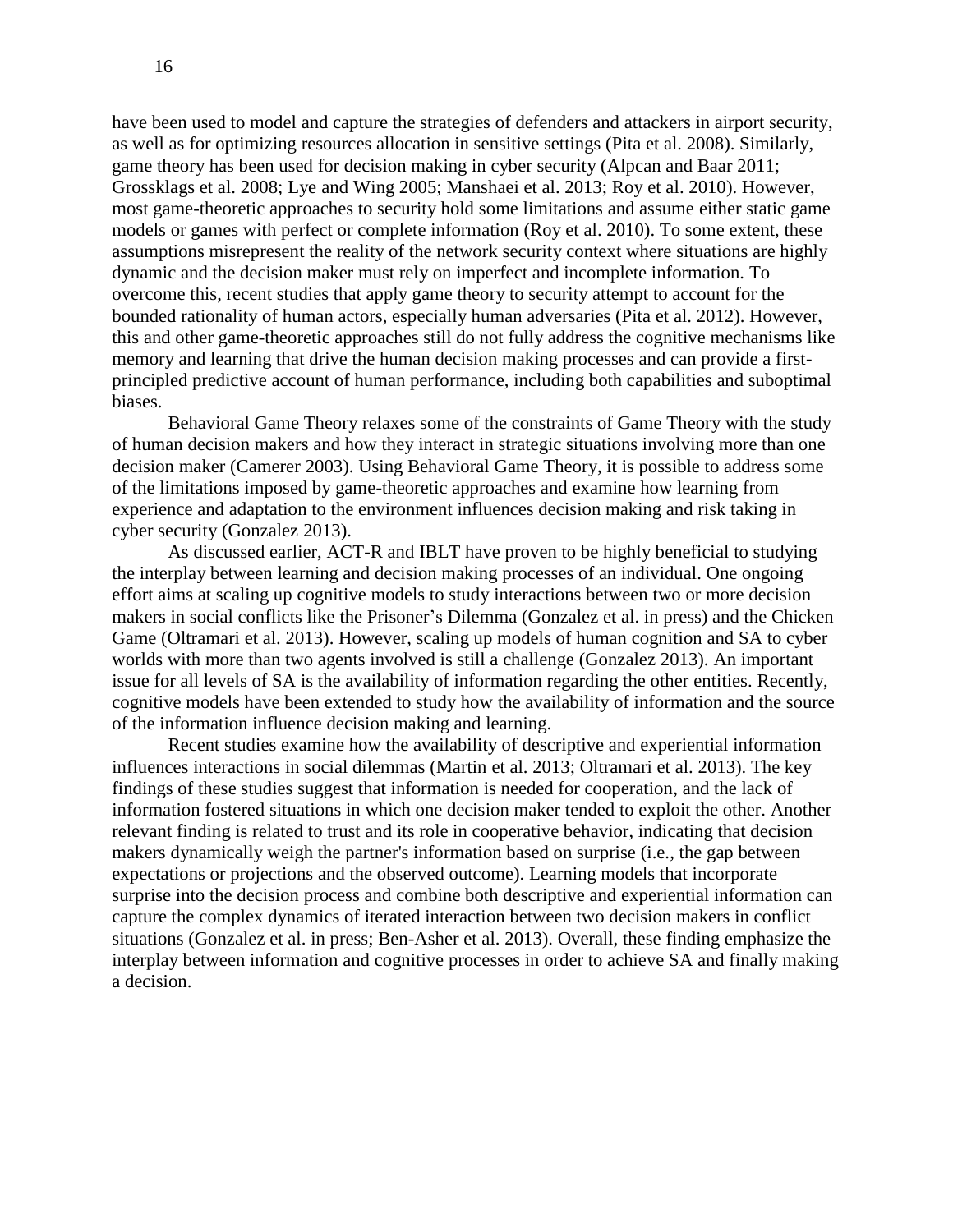### *6.5 The Network Gap: Addressing Complex Networks and Cyber Warfare*

Cyber warfare is the extension of the traditional attacker-defender concept that involves multiple units (individual, state-sponsored organizations, or even nations) simultaneously executing offensive and defensive operations through networks of computers. In a cyber war, units can execute attacks against targets in a cooperative and simultaneous manner. Any defending unit can also be attacked by multiple enemies, eventually acting as both attacker and defender at the same time.

The dynamics of a cyber war, which are driven by multiple decision makers making simultaneous decisions, are hard to predict. Achieving and maintaining SA in such an environment is crucial and at the same time challenging. The fact that multiple units operate simultaneously in the environment might imply that a decision maker has to maintain SA in different levels. The decision maker has to perceive, comprehend, and make projections regarding interactions in which the unit itself is involved directly, interactions between other units which do not involve the decision maker directly, and the overall aggregated SA at the environment level. Scaling up cognitive models of SA from the dyad perspective (an analyst and an adversary) to the SA needed in an environment where large networks of units can interact simultaneously requires careful consideration and examination of environmental attributes and their relation to SA. For example, the topology of the network that connects units involved in a cyber conflict has an extensive impact on the availability of information, trust in information, and information propagation.

To support SA and decision making in large scale cyber conflicts, simulations using multiple cognitive models connected in a network can provide predictions and answer what-if questions. Similarly, simulations that combine multiple cognitive models and human decision makers can train humans to acquire and maintain SA in cyber conflicts. Recently, there has been an increasing interest in N-Player models of social conflict that share some similarities with cyber warfare (Kennedy et al. 2010; Hazon et al. 2011). In parallel, there are attempts to study cyber attacks and cyber warfare through multi agent-based modeling (e.g., Kotenko 2005, 2007). However, many of these models use strategic agents and not cognitive models. Such strategic agents are designed to execute an optimal strategy, rather than learn the maximizing strategies from experience; and thus not only fail to replicate SA, human learning, and decision making mechanisms but are fundamentally incapable of coping with fluid, dynamic situations commonly encountered in cyber warfare.

The CyberWar Game (Ben-Asher and Gonzalez 2014) is a multi-player framework that aims to capture some of the characteristics and the dynamics of the environment in cyber warfare and aspects of the decision maker. It is inspired by Hazon et al."s (2011) N-Player model. Considering important aspects of cyber warfare and conflicts in general, the CyberWar Game introduces two relevant concepts that characterize a player: power and assets. In the context of cyber warfare, power represents the ability to successfully accomplish a goal, which for a defender is to block an attack and for an attacker is to accomplish a malicious goal. Power can be seen as a representation of the robustness of cyber security infrastructure and is likely to be a function of investment in cyber security. An asset is an abstraction of what the defender is trying to protect and what the attacker wants to gain. In general, assets are the motivation for building both defense system and attack systems, and selfish assets maximization is the shared goal of all the decision makers in this environment. Power represents the potential of these systems to achieve this goal.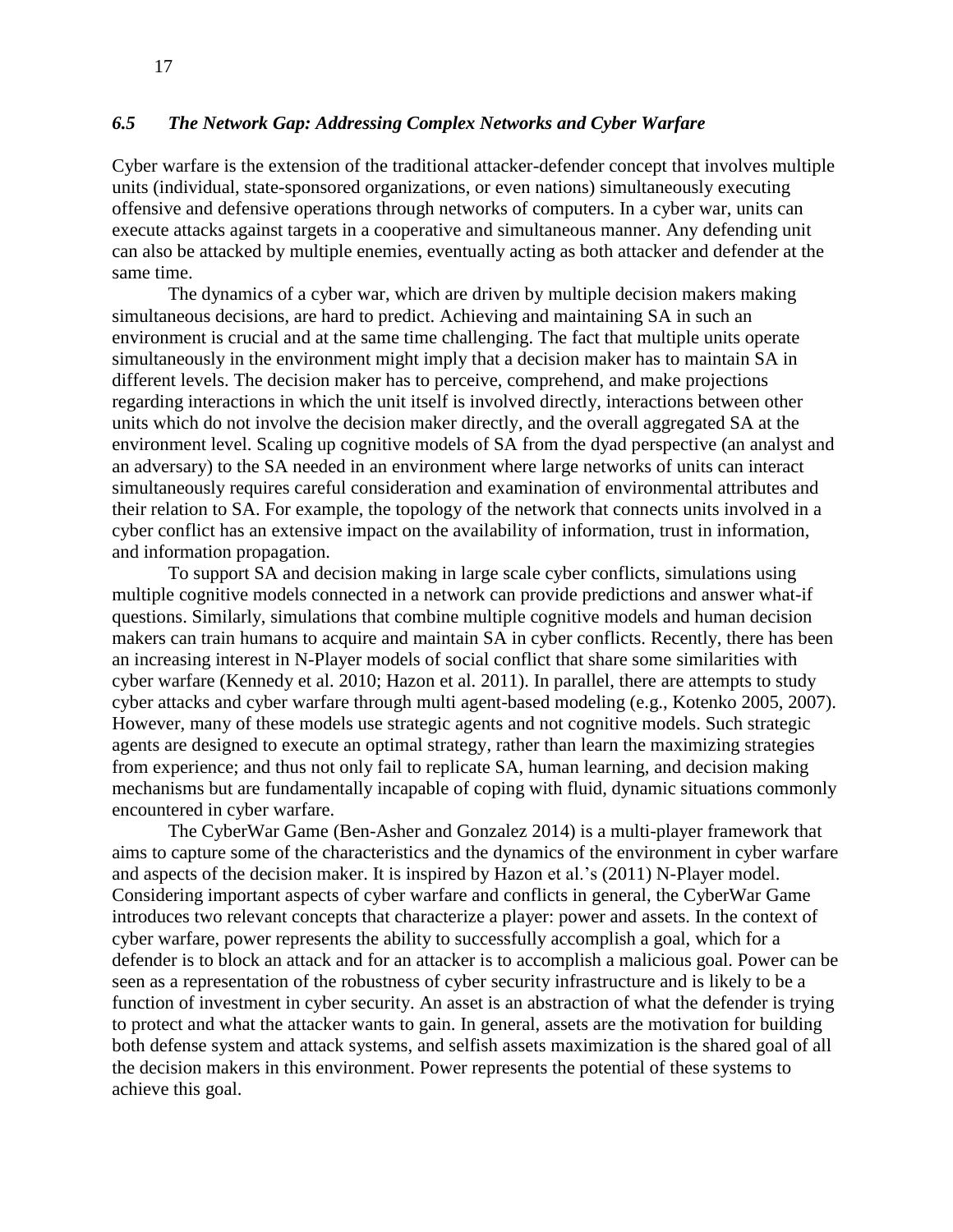In this paradigm, as illustrated in Figure 3, several players simultaneously attack each other or defend themselves from attacks. Thus, a player is not assigned to be an attacker or a defender in this game, but it is the players' decision what role they play. Furthermore, this resembles distributed attacks over the network and also incorporates the idea that power can be distributed between multiple goals. A player needs SA and learning processes to identify who might try to attack and who can be a valuable target to attack. For example in Figure 3, Player 1 and Player 3 are likely to attack Player 2 as she is the weakest player. However, if Player 1 invests all her power in the attacking without defending from Player 3, Player 3 can take advantage and attack only Player 1, who has the highest asset's value. The decision of whether or not to attack an opponent is not straightforward, as the player has to incorporate additional aspects like the cost of attack, the cost of defense, the attack severity (i.e., what percentage of opponent assets it is possible to gain when winning an attack), and the effectiveness of defense. Frameworks like the CyberWar Game allow us to examine the role of SA at the operational level (who to attack and from whom to defend), as well as at the tactical and strategic levels (which coalition to join).



**Fig. 3** General description of a CyberWar Game

# **7 Summary**

Human cognition is central to our understanding of the challenges of the cyber world. Cyber security is an extremely complex domain that stretches and challenges many of our theories and concepts of situation awareness and decision making. Current theories of SA have been developed for the physical world, and research is needed to determine whether and how much of what we currently know is applicable or useful for cyber security. The process of detection (protecting networks against illegal intrusions) illustrates the challenges involved in cyber security and the need for integration of information technology and computational representations of human situation awareness. Cognitive models are dynamic and adaptable computational representations of the cognitive structures and mechanisms involved in developing SA and processing information for decision making. Cognitive models differ from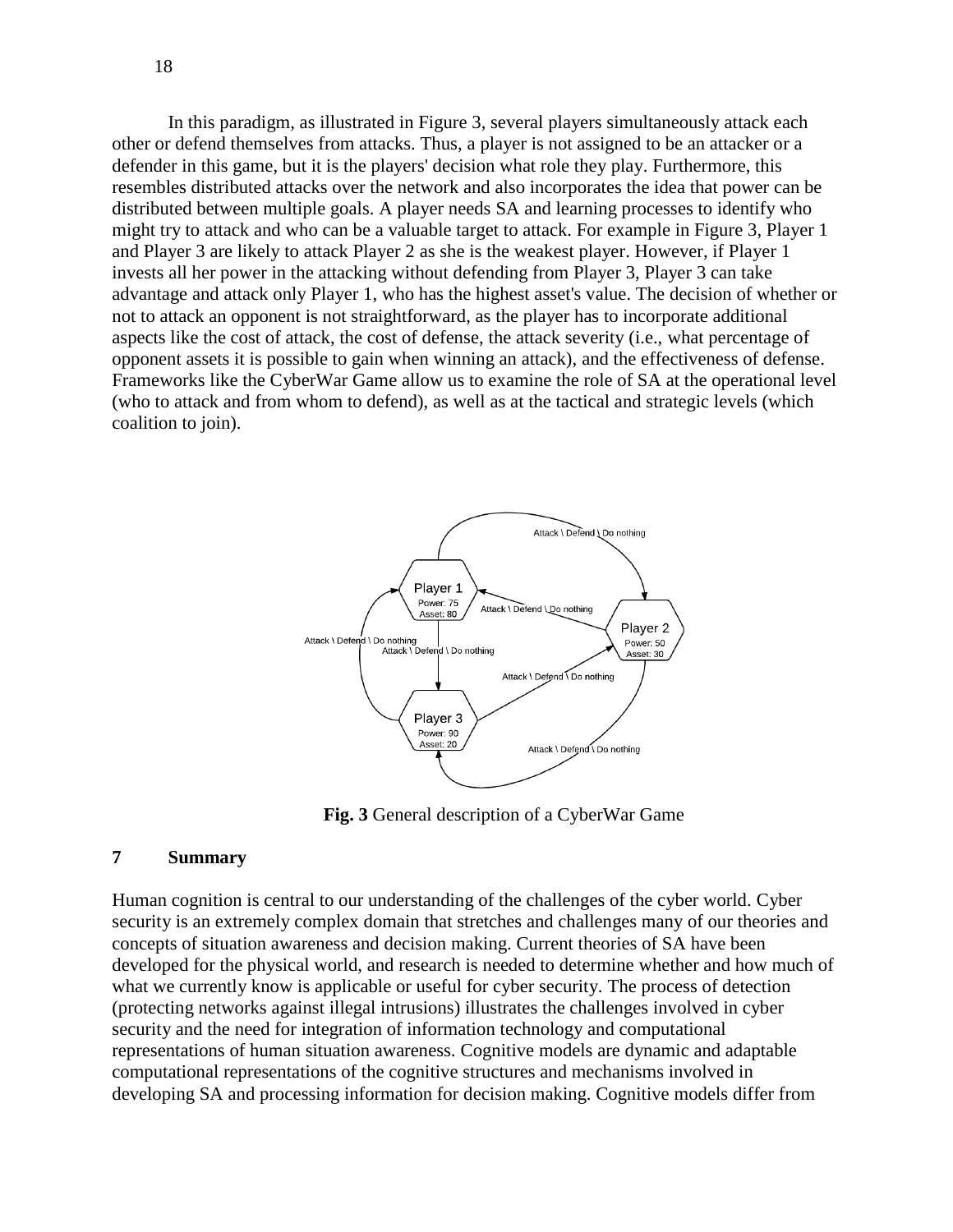purely statistical approaches, such as machine learning, that are often capable of evaluating only stable, long-term sequential dependencies from existing data but fail to account for the dynamics of human cognition, including learning processes. An important technology that helps support cyber SA and human decision making is the Intrusion Detection System (IDS). Other assistance tools are targeted at network analysts with the common function of correlating cyber events within a network topology and facilitating the interpretation of low-level events. The aim of most existing visualizations tools is to make the data more accessible to the analyst and alleviate some of the effort of the perception phase. Such tools provide less support to the comprehension and projection phases of cyber SA. Machine Learning (ML) methods can provide a means to instantiate IDS processes and are often divided in two large groups, namely "classification" and "clustering." Eventually, the analyst is provided with a recommendation without the ability to understand the details of the processes that generated that recommendation. Without the ability to acquire the appropriate level of SA, this can expose the analysts to various biases related to trust in automation and eventually harm the comprehension and projection levels of SA. In order to create adaptable technology that accounts for the analyst's mode of thinking, the analyst's cognitive processes and limitations must be represented in a cognitive model. Cognitive models are often built within a cognitive architecture. Cognitive architectures are computational representations of unified theories of cognition and the ACT-R architecture is an example. IBLT is a theory of decisions from experience in dynamic tasks; the strength of IBLT is the explanations of decision making in complex dynamic situations, such as cyber security. An IBL model to study cyber SA represented the cognitive processes of a cyber-security analyst who needs to monitor a computer network and detect malicious network events that constitute a simple island-hopping cyber attack. When making a decision about whether a new network event is part of a malicious network activity or not, the model retrieved similar instances from memory according to the cognitive judgment mechanisms. The model illustrates how both the risk tolerance level and the past experiences of the analyst affect the analyst"s cyber SA. The current knowledge gaps in our understanding of cognitive demands in the cyber world are: the cognitive gap, namely defining a theoretical model of cyber SA within a cognitive architecture; the decision gap, representing learning, experience and dynamic decision making in the cyberspace; the semantic gap, addressing the construction of a common language and a set of basic concepts about which the security community can develop a shared understanding; the adversarial gap, developing ways to represent adversarial behavior; and the network gap, scaling up models of human behavior to complex networks and cyber conflict representations. Together, the descriptions of these gaps present a roadmap for new research and development of cognitiveaware technologies that would support the analyst's cyber SA and decision making process.

#### **References**

- Albanese M, Jajodia S, Pugliese A, Subrahmanian VS (2011) Scalable analysis of attack scenarios. In: Atluri V, Diaz C (eds.) Lecture notes in computer science, vol. 6879. Springer-Verlag, Berlin, p 415-433
- Alpcan T, Basar T (2011) Network security: A decision and game-theoretic approach. Cambridge University Press, New York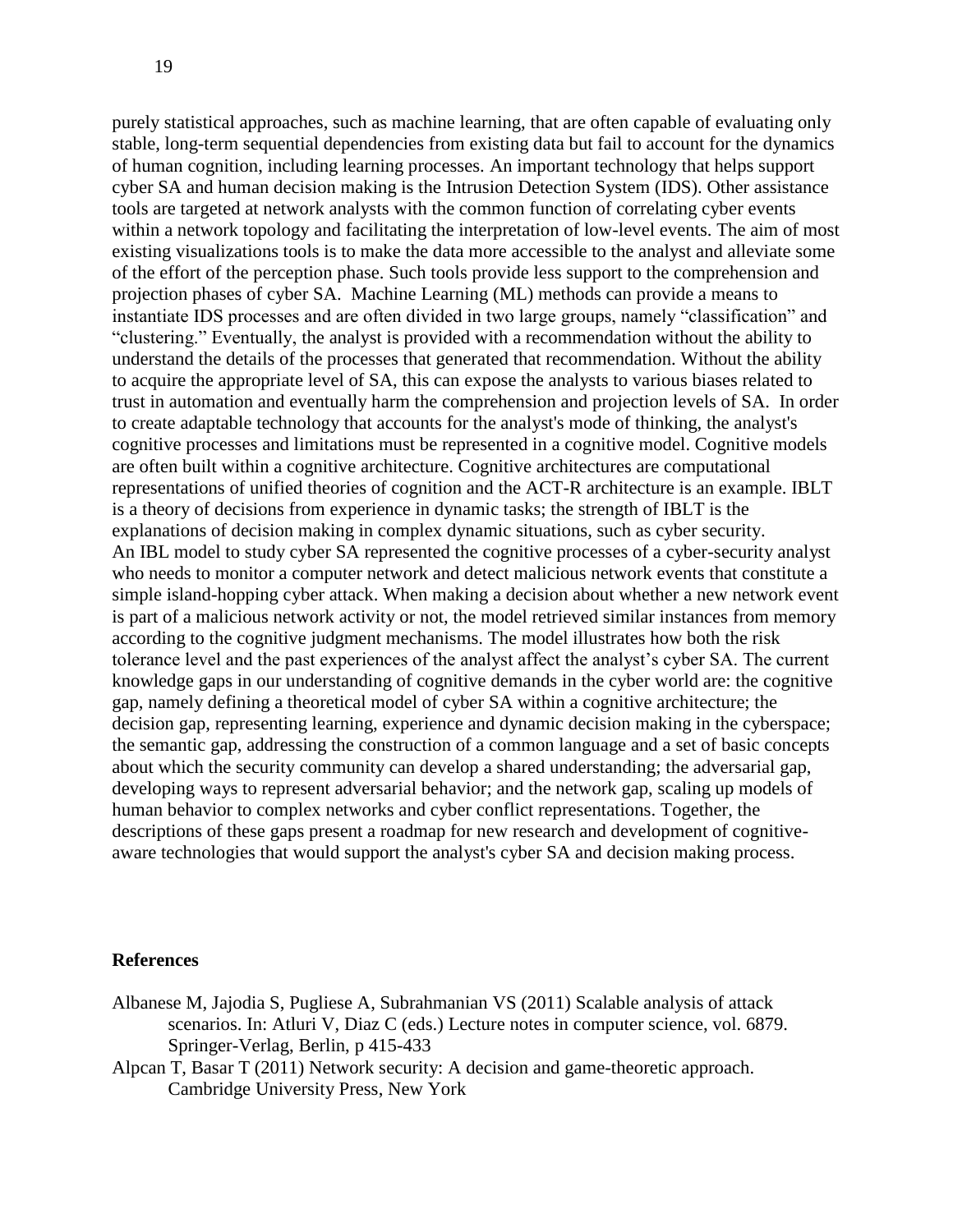Anderson JR (1993) Rules of the mind. Lawrence Erlbaum Associates, Hillsdale, NJ

- Anderson JR (2007) How can the human mind occur in the physical universe? Oxford University Press, Oxford
- Anderson JR, Bothell D, Byrne MD, Douglass S, Lebiere C, Qin Y (2004) An integrated theory of the mind. Psych Rev 111(4):1036-1060
- Anderson JR, Lebiere C (1998) The atomic components of thought. Lawrence Erlbaum Associates, Hillsdale
- Anderson JR, Lebiere C (2003) The Newell test for a theory of cognition. Behav Brain Sci 26(5):587-639
- Ball J, Rodgers S, Gluck K (2004) Integrating ACT-R and Cyc in a large-scale model of language comprehension for use in intelligent agents. In: Proceedings of the nineteenth national conference on artificial intelligence. AAAI Press, Menlo Park, p 19-25
- Ben-Asher N, Dutt V, Gonzalez C (2013). Accounting for integration of descriptive and experiential information in a repeated prisoner's dilemma using an instance-based learning model*.* In: Kennedy B, Reitter D, Amant RS (eds) Proceedings of the 22nd annual conference on behavior representation in modeling and simulation. BRIMS Society, Ottawa
- Ben-Asher N, Gonzalez C (2014) The CyberWar Game: A behavioral modeling of cyber warfare (in preparation)
- Bernardi P, McLaughlin K, Yang Y, Sezer S (2014) Intrusion detection systems for critical infrastructure. In: Pathan A-SK (ed) The state of the art in intrusion prevention and detection. CRC Press, Boca Raton, p 115-138
- Best BJ, Gerhart N, Lebiere C (2010) Extracting the ontological structure of OpenCyc for reuse and portability of cognitive models. In: Proceedings of the 19th conference on behavior representation in modeling and simulation. Curran Associates, Red Hook, p 90-96
- Brehmer B (1992) Dynamic decision making: Human control of complex systems. Acta Psychol 81(3):211-241
- Camerer CF (2003) Behavioral game theory: Experiments in strategic interaction. Princeton University Press, Princeton
- Chauhan A, Mishra G, Kumar G (2011) Survey on data mining techniques in intrusion detection. Int J Sci Eng Res 2(7):2-4
- Cohen, WW (1995) Fast effective rule induction. In: Proceedings of the 12th international conference on machine learning*.* Morgan Kaufmann, Lake Taho
- D"Amico A, Buchanan L, Goodall J, Walczak P (2009) Mission impact of cyber events: Scenarios and ontology to express the relationship between cyber assets. Available online. http://www.dtic.mil/cgi-bin/GetTRDoc?AD=ADA517410
- Dipert R (2013) The essential features of an ontology for cyber warfare. In: Lowther A, Yannakogeorgos P (eds) Conflict and cooperation in cyberspace: The challenge to national security. Taylor & Francis, Boca Raton, p 35-48
- Dutt V, Ahn Y-S, Gonzalez C (2011) Cyber situation awareness: Modeling the security analyst in a cyber-attack scenario through instance-based learning. In: Li Y. (ed) Lecture notes in computer science, vol. 6818. Springer-Verlag, Berlin, p 281-293
- Edwards W (1962). Dynamic decision theory and probabilistic information processing. Hum Factors 4(2):59-73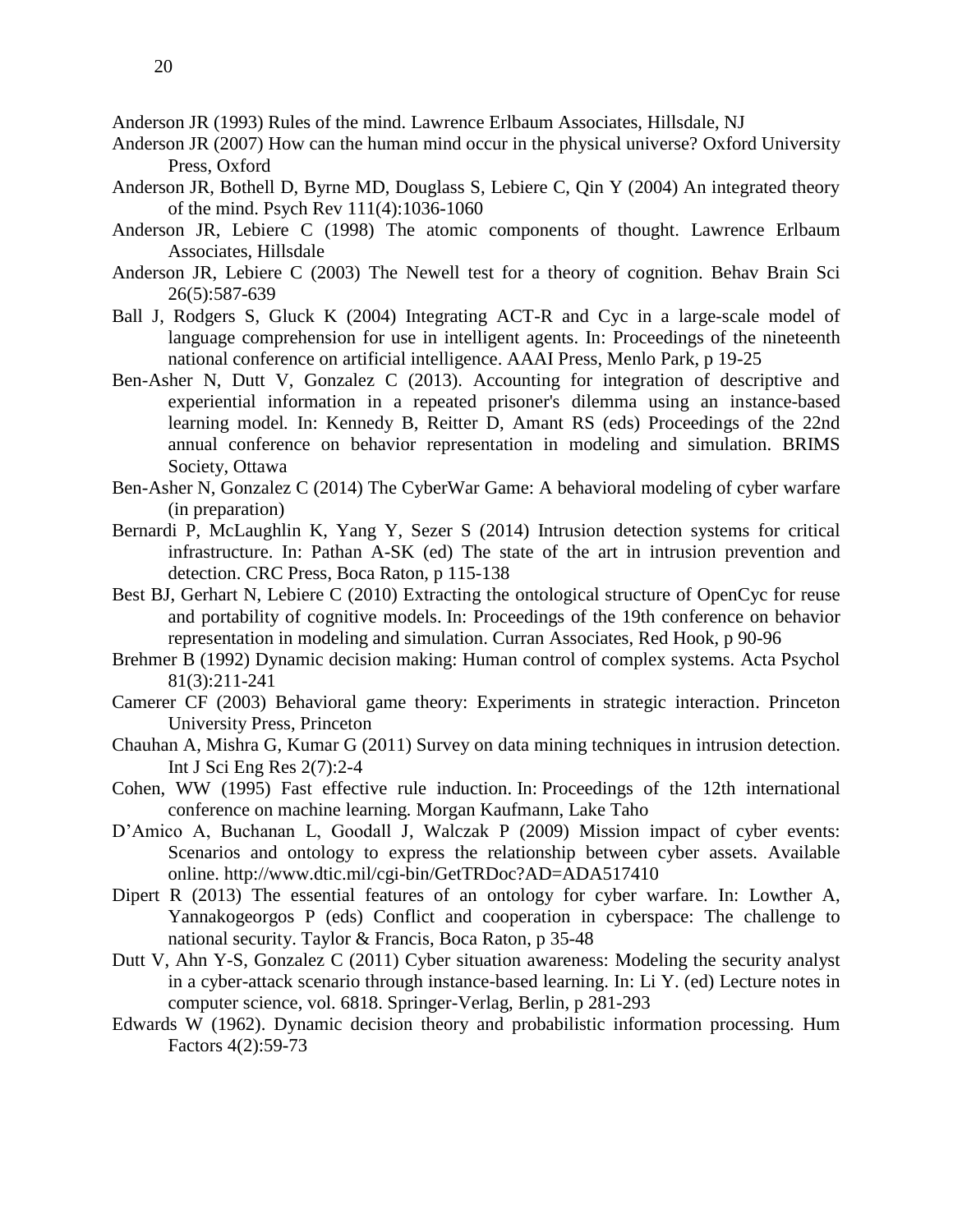- Emond B (2006) WN-LEXICAL: An ACT-R module built from the WordNet lexical database. In: Fum D, Del Missier F, Stocco A (eds) Proceedings of the seventh international conference on cognitive modeling, University of Trieste, Trieste, 5-8 April 2006
- Endsley MR (1988) Design and evaluation for situation awareness enhancement. Hum Fac Erg Soc P 32(2):97-101
- Endsley MR, Jones WM (2001) A model of inter- and intrateam situation awareness: Implications for design, training and measurement. In: McNeese M, Salas E, Endsley MR (eds) New trends in cooperative activities: Understanding system dynamics in complex environments. HFES, Santa Monica, p 46-67
- Erbacher RF (2012) Visualization design for immediate high-level situational assessment*.* In: Proceedings of the ninth international symposium on visualization for cyber security. ACM, New York, p 17-24
- Etoty RE, Erbacher RF, Garneau C (2014) Evaluation of the presentation of network data via visualization tools for network analysis. Technical Report #ARL-TR-6865, Army Research Lab, Adelphi MD, 20783
- Gonzalez C (2005) Decision support for real-time dynamic decision making tasks. Organ Behav Hum Dec 96(2):142-154
- Gonzalez C (2013). The boundaries of Instance-based Learning Theory for explaining decisions from experience. In: Pammi VS, Srinivasan N (eds) Progress in brain research, vol. 202. Elsevier, Amsterdam, p 73-98
- Gonzalez C, Ben-Asher N, Martin JM, Dutt V (2014) A cognitive model of dynamic cooperation with varied interdependency information. Cog Sci (in press)
- Gonzalez C, Dutt V (2011). Instance-based learning: Integrating decisions from experience in sampling and repeated choice paradigms. Psychol Rev 118(4):523-551
- Gonzalez C, Juarez O, Endsley MR, Jones DG (2006). Cognitive models of situation awareness: Automatic evaluation of situation awareness in graphic interfaces*.* In: Proceedings of the fifteenth conference on behavior representation in modeling and simulation. Simulation Interoperability Standards Organization, Baltimore, p 45-54
- Gonzalez C, Lerch JF, Lebiere C (2003) Instance-based learning in dynamic decision making. Cog Sci 27(4):591-635
- Gonzalez C, Vanyukov P, Martin MK (2005) The use of microworlds to study dynamic decision making. Comput Hum Behav 21(2):273-286
- Gorman JC, Cooke NJ, Winner JL (2006) Measuring team situation awareness in decentralized command and control environments. Ergonomics 49(12-13):1312-1325
- Grossklags J, Christin N, Chuang J (2008) Secure or insure? A game-theoretic analysis of information security games*.* In: Proceedings of the 17th international conference on world wide web. ACM, New York, p 209-218
- Guarino N (1998) Formal ontology and information systems. In: Guarino N (ed) Formal ontology in information systems*.* IOS Press, Amsterdam, p 3-15
- Harshna, Kaur N (2013) Survey paper on data mining techniques of intrusion detection. Int J Sci Eng Technol Res 2(4):799-802
- Hazon N, Chakraborty N, Sycara K (2011) Game theoretic modeling and computational analysis of n-player conflicts over resources*.* In: Proceedings of the 2011 IEEE international conference on privacy, security, risk and trust and IEEE international conference on social computing. Conference Publishing Services, Los Alamitos, p 380-387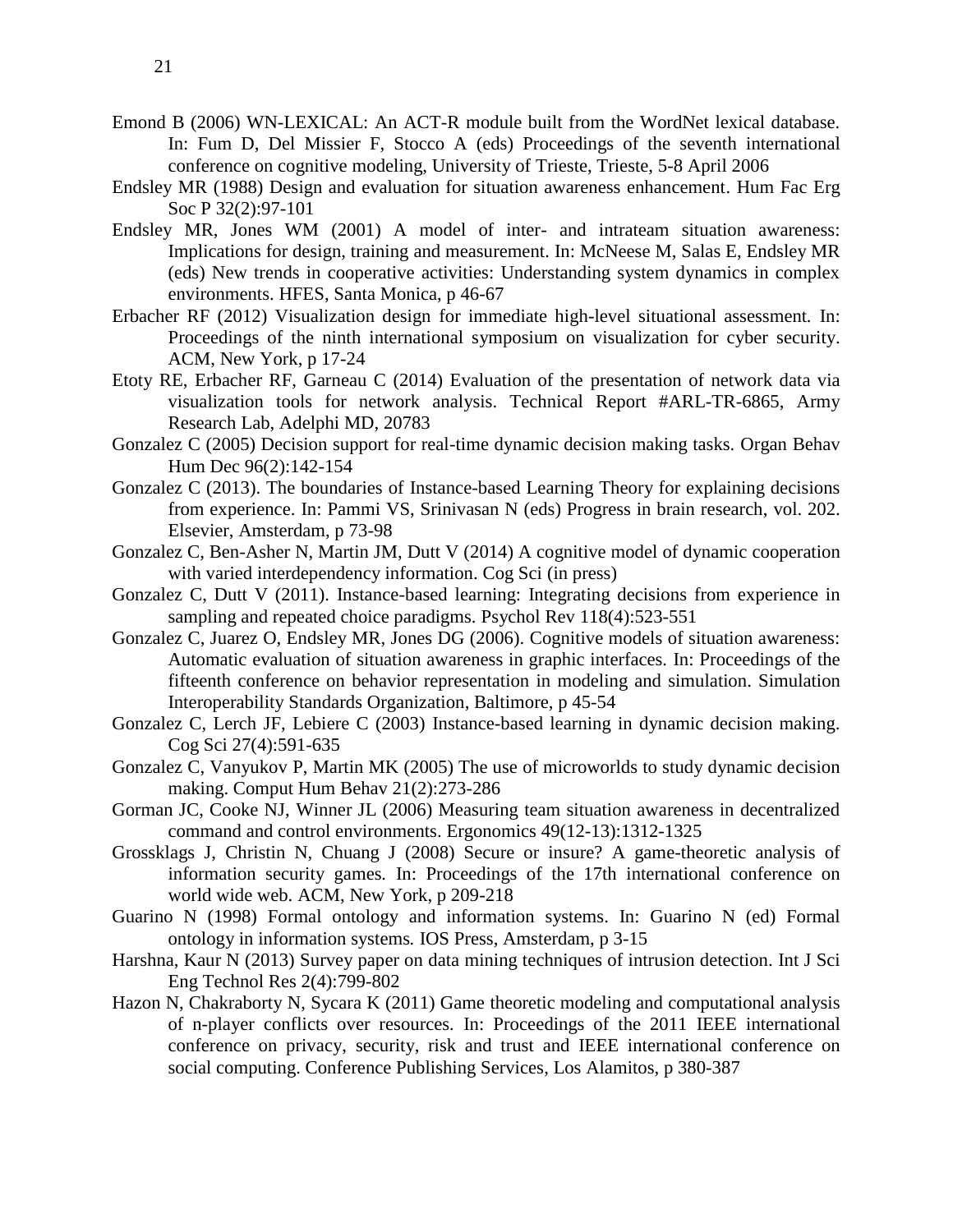- Jajodia S, Liu P, Swarup V, Wang C (2010) Cyber situational awareness: Issues and research. Springer, New York
- Joint Staff Department of Defense (2010). Joint terminology for cyber operations. Available online. http://publicintelligence.net/dod-joint-cyber-terms/
- Kennedy WG, Hailegiorgis AB, Rouleau M, Bassett JK, Coletti M, Balan GC, Gulden T (2010) An agent-based model of conflict in East Africa and the effect of watering holes. In: Proceedings of the 19th conference on behavior representation in modeling and simulation. Curran Associates, Red Hook, p 112-119
- Klein G, Moon B, Hoffman RR (2006a) Making sense of sensemaking 1: Alternative perspectives. IEEE Intell Syst 21(4):70-73
- Klein G, Moon B, Hoffman RR (2006b) Making sense of sensemaking 2: A macrocognitive model. IEEE Intell Syst 21(5):88-92
- Kotenko I (2005) Agent-based modeling and simulation of cyber-warfare between malefactors and security agents in internet. In: Merkuryev Y, Zobel R, Kerckhoffs E (eds) Proceedings of 19th European conference on modeling and simulation, Riga Technical University, Riga, 1-4 June 2005
- Kotenko I (2007) Multi-agent modelling and simulation of cyber-attacks and cyber-defense for homeland security. In: Proceedings of the 4th IEEE workshop on intelligent data acquisition and advanced computing systems: technology and applications. IEEE, Los Alamitos, p 614-619
- Lakkaraju K, Yurcik W, Lee AJ (2004) NVisionIP: NetFlow visualizations of system state for security situational awareness. In: Proceedings of the 2004 ACM workshop on visualization and data mining for computer security. ACM, New York, p 65-72
- Lebiere C (1999) The dynamics of cognition: An ACT-R model of cognitive arithmetic. Kognitionswissenschaft 8(1):5-19
- Lebiere C, Pirolli P, Thomson R, Paik J, Rutledge-Taylor M, Staszewski J, Anderson JR (2013) A functional model of sensemaking in a neurocognitive architecture. Comp Intell Neurosci 2013: 921695*.*
- Lebiere C, Gray R, Salvucci D, West R (2003) Choice and learning under uncertainty: A case study in baseball batting*.* In Alterman R, Kirsch D (eds) Proceedings of the 25th annual conference of the cognitive science society. Lawrence Erlbaum Associates, Boston, p 704-709
- Lejarraga T, Dutt V, Gonzalez C (2012) Instance-based learning: A general model of repeated binary choice. J Behav Decis Making 25(2):143-153
- Lenat DB, Prakash M, Shepherd M (1985). CYC: Using common sense knowledge to overcome brittleness and knowledge acquisition bottlenecks. Artif Intell 6(4):65-85
- Lye K-W, Wing JM (2005). Game strategies in network security. Int J Inf Secur 4(1-2):71-86
- Manshaei MH, Zhu Q, Alpcan T, Bacsar T, Hubaux JP (2013) Game theory meets network security and privacy. ACM Comput Surv  $45(3):25$
- Martin JM, Gonzalez C, Juvina I, Lebiere C (2013) A description-experience gap in social interactions: Information about interdependence and its effects on cooperation. J Behav Decis Making (in press)
- McCarthy J (1980) Circumscription A form of non-monotonic reasoning. Artif Intell 13(1- 2):27–39
- The MITRE Corporation (2010) Science of cyber-security. The MITRE Corporation, McLean, VA, Technical Report.